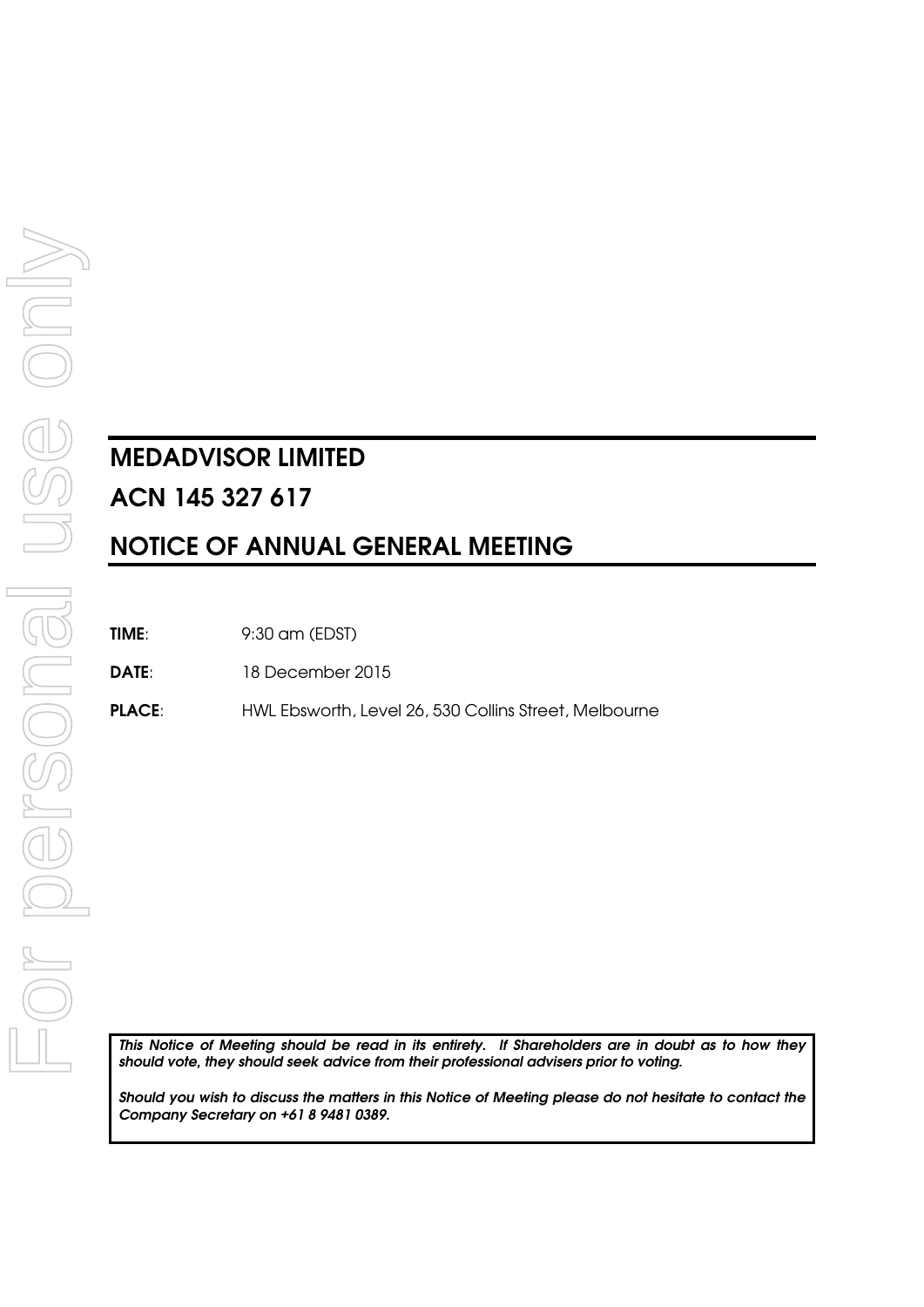## **CONTENTS**  Business of the Meeting (setting out the proposed Resolutions) 3 Explanatory Statement (explaining the proposed Resolutions) 7 Glossary **18** Schedule 1 - Terms and Conditions of Options 20 Schedule 2 – Auditor Nomination Letter 22 Schedule 3 – Issue of Equity Securities since 18 December 2015 24 Schedule 4 – Summary of Employee Incentive Scheme 26 Proxy Form 28

## **IMPORTANT INFORMATION**

## **Time and place of Meeting**

Notice is given that the Meeting will be held at 9.30 am (EDST) on Friday, 18 December 2015 at HWL Ebsworth, Level 26, 530 Collins Street, Melbourne.

## **Your vote is important**

The business of the Meeting affects your shareholding and your vote is important.

#### **Voting eligibility**

The Directors have determined pursuant to Regulation 7.11.37 of the Corporations Regulations 2001 (Cth) that the persons eligible to vote at the Meeting are those who are registered Shareholders at 7:00pm (EDST) on 16 December 2015.

#### **Voting in person**

To vote in person, attend the Meeting at the time, date and place set out above.

## **Voting by proxy**

To vote by proxy, please complete and sign the enclosed Proxy Form and return by the time and in accordance with the instructions set out on the Proxy Form.

In accordance with section 249L of the Corporations Act, Shareholders are advised that:

- each Shareholder has a right to appoint a proxy;
- the proxy need not be a Shareholder of the Company; and
- a Shareholder who is entitled to cast 2 or more votes may appoint 2 proxies and may specify the proportion or number of votes each proxy is appointed to exercise. If the member appoints 2 proxies and the appointment does not specify the proportion or number of the member's votes, then in accordance with section 249X(3) of the Corporations Act, each proxy may exercise one-half of the votes.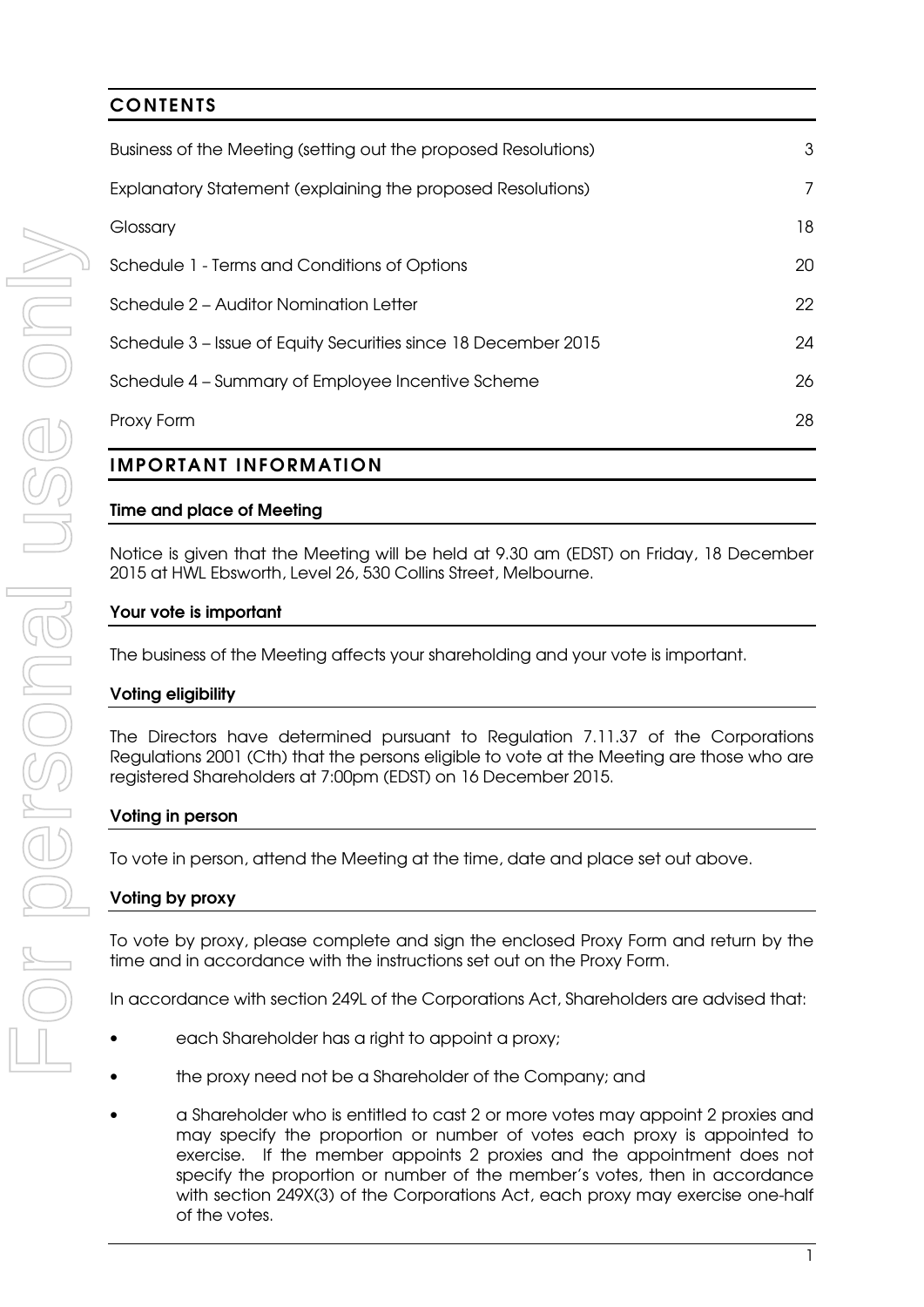Shareholders and their proxies should be aware that changes to the Corporations Act made in 2011 mean that:

- if proxy holders vote, they must cast all directed proxies as directed; and
- any directed proxies which are not voted will automatically default to the Chair, who must vote the proxies as directed.

Further details on these changes are set out below.

#### *Proxy vote if appointment specifies way to vote*

Section 250BB(1) of the Corporations Act provides that an appointment of a proxy may specify the way the proxy is to vote on a particular resolution and, **if it does**:

- the proxy need not vote on a show of hands, but if the proxy does so, the proxy must vote that way (ie as directed); and
- if the proxy has 2 or more appointments that specify different ways to vote on the resolution, the proxy must not vote on a show of hands; and
- if the proxy is the chair of the meeting at which the resolution is voted on, the proxy must vote on a poll, and must vote that way (ie as directed); and
- if the proxy is not the chair, the proxy need not vote on the poll, but if the proxy does so, the proxy must vote that way (ie as directed).

#### *Transfer of non-chair proxy to chair in certain circumstances*

Section 250BC of the Corporations Act provides that, if:

- an appointment of a proxy specifies the way the proxy is to vote on a particular resolution at a meeting of the Company's members; and
- the appointed proxy is not the chair of the meeting; and
- at the meeting, a poll is duly demanded on the resolution; and
- either of the following applies:
	- the proxy is not recorded as attending the meeting; or
	- $\triangleright$  the proxy does not vote on the resolution,

the chair of the meeting is taken, before voting on the resolution closes, to have been appointed as the proxy for the purposes of voting on the resolution at the meeting.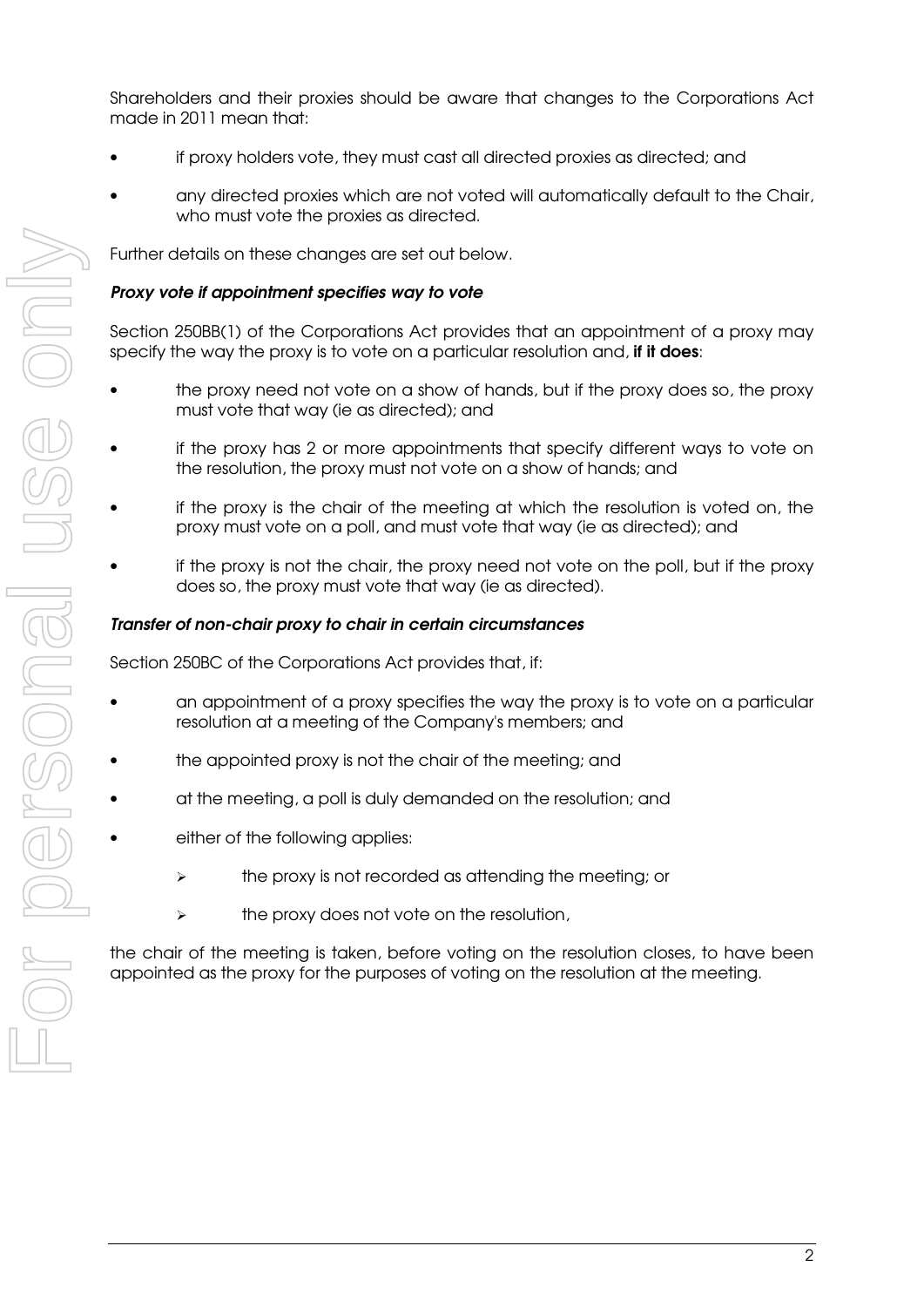## **BUSINESS OF THE MEETING**

## **AGENDA**

#### **1. FINANCIAL STATEMENTS AND REPORTS**

To receive and consider the annual financial report of the Company for the financial year ended 30 June 2015 together with the declaration of the directors, the director's report, the Remuneration Report and the auditor's report.

#### **2. RESOLUTION 1 – ADOPTION OF REMUNERATION REPORT**

To consider and, if thought fit, to pass, with or without amendment, the following resolution as a **non-binding resolution**:

"That, for the purposes of section 250R(2) of the Corporations Act and for all other purposes, approval is given for the adoption of the Remuneration Report as contained in the Company's annual financial report for the financial year ended 30 June 2015."

#### **Note: the vote on this Resolution is advisory only and does not bind the Directors or the Company.**

#### **Voting Prohibition Statement:**

A vote on this Resolution must not be cast (in any capacity) by or on behalf of either of the following persons:

- (a) a member of the Key Management Personnel, details of whose remuneration are included in the Remuneration Report; or
- (b) a Closely Related Party of such a member.

However, a person (the **voter**) described above may cast a vote on this Resolution as a proxy if the vote is not cast on behalf of a person described above and either:

- (c) the voter is appointed as a proxy by writing that specifies the way the proxy is to vote on this Resolution; or
- (d) the voter is the Chair and the appointment of the Chair as proxy:
	- (i) does not specify the way the proxy is to vote on this Resolution; and
	- (ii) expressly authorises the Chair to exercise the proxy even though this Resolution is connected directly or indirectly with the remuneration of a member of the Key Management Personnel.

## **3. RESOLUTION 2 – RE-ELECTION OF DIRECTOR – PETER BENNETTO**

To consider and, if thought fit, to pass, with or without amendment, the following resolution as an **ordinary resolution**:

"That, for the purpose of clause 12.11 of the Constitution, ASX Listing Rule 14.4 and for all other purposes, Peter Bennetto, a Director, retires by rotation, and being eligible, is re-elected as a Director."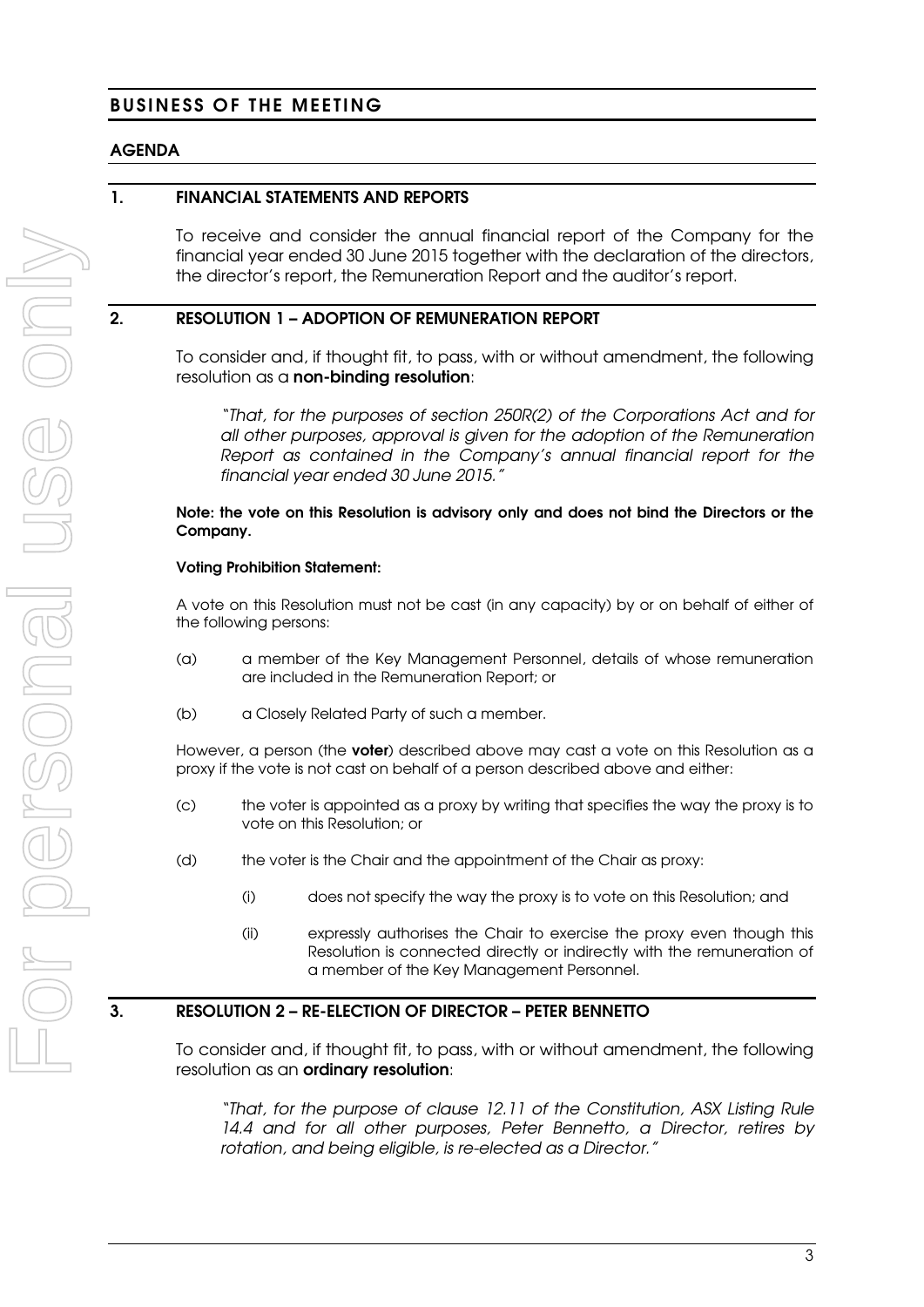#### **4. RESOLUTION 3 – RATIFICATION OF PRIOR ISSUE – OPTIONS**

To consider and, if thought fit, to pass, with or without amendment, the following resolution as an **ordinary resolution**:

"That, for the purposes of ASX Listing Rule 7.4 and for all other purposes, Shareholders ratify the issue of 25,000,000 Options on the terms and conditions set out in the Explanatory Statement."

**Voting Exclusion**: The Company will disregard any votes cast on this Resolution by a person who participated in the issue and any associates of those persons. However, the Company need not disregard a vote if it is cast by a person as a proxy for a person who is entitled to vote, in accordance with the directions on the Proxy Form, or, it is cast by the person chairing the meeting as proxy for a person who is entitled to vote, in accordance with a direction on the Proxy Form to vote as the proxy decides.

## **5. RESOLUTION 4 – APPOINTMENT OF AUDITOR AT AGM TO FILL VACANCY**

To consider and, if thought fit, to pass, with or without amendment, the following resolution as an **ordinary resolution**:

"That, for the purposes of section 327B of the Corporations Act and for all other purposes, RSM Australia Partners having been nominated by a Shareholder and having consented in writing to act in the capacity of auditor, be appointed as auditor of the Company with effect from the close of the Meeting."

## **6. RESOLUTION 5 –APPROVAL OF 10% PLACEMENT CAPACITY**

To consider and, if thought fit, to pass the following resolution as a **special resolution**:

"That, for the purposes of Listing Rule 7.1A and for all other purposes, approval is given for the issue of Equity Securities totalling up to 10% of the issued capital of the Company at the time of issue, calculated in accordance with the formula prescribed in Listing Rule 7.1A.2 and on the terms and conditions set out in the Explanatory Statement."

**Voting Exclusion**: The Company will disregard any votes cast on this Resolution by any person who may participate in the issue of Equity Securities under this Resolution and a person who might obtain a benefit, except a benefit solely in the capacity of a holder of ordinary securities, if the Resolution is passed and any associates of those persons. However, the Company will not disregard a vote if it is cast by a person as a proxy for a person who is entitled to vote, in accordance with the directions on the Proxy Form, or, it is cast by the person chairing the meeting as proxy for a person who is entitled to vote, in accordance with a direction on the Proxy Form to vote as the proxy decides.

## **7. RESOLUTION 6 – ADOPTION OF EMPLOYEE INCENTIVE SCHEME**

To consider and, if thought fit, to pass, with or without amendment, the following resolution as an **ordinary resolution**:

"That, for the purposes of ASX Listing Rule 7.2 (Exception 9(b)) and for all other purposes, approval is given for the Company to adopt an employee incentive scheme titled MedAdvisor Incentive Option Plan and for the issue of securities under that Plan, on the terms and conditions set out in the Explanatory Statement."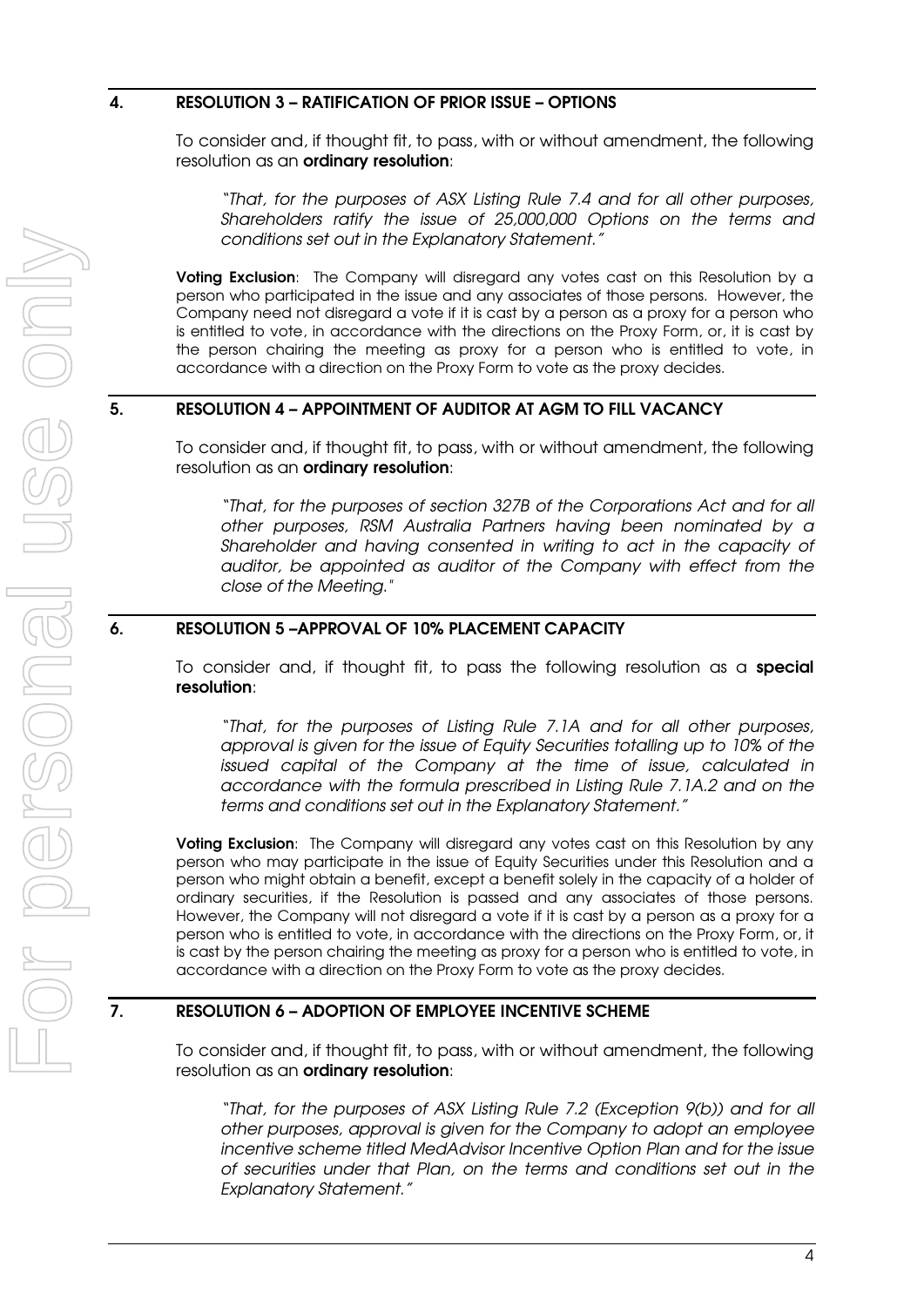**Voting Exclusion**: The Company will disregard any votes cast on this Resolution by any Director, other than any Directors who are ineligible to participate in any employee incentive scheme in relation to the Company, and any associates of those Directors. However, the Company need not disregard a vote if it is cast by a person as a proxy for a person who is entitled to vote, in accordance with the directions on the Proxy Form, or, it is cast by the person chairing the meeting as proxy for a person who is entitled to vote, in accordance with a direction on the Proxy Form to vote as the proxy decides.

#### **Voting Prohibition Statement:**

A person appointed as a proxy must not vote, on the basis of that appointment, on this Resolution if:

- (a) the proxy is either:
	- (i) a member of the Key Management Personnel; or
	- (ii) a Closely Related Party of such a member; and
- (b) the appointment does not specify the way the proxy is to vote on this Resolution.

However, the above prohibition does not apply if:

- (a) the proxy is the Chair; and
- (b) the appointment expressly authorises the Chair to exercise the proxy even though this Resolution is connected directly or indirectly with remuneration of a member of the Key Management Personnel.

#### **8. RESOLUTION 7 – NON-EXECUTIVE DIRECTOR'S REMUNERATION**

To consider and, if thought fit, to pass, with or without amendment, the following resolution as an **ordinary resolution**:

"That, for the purposes of clause 13.1of the Constitution, ASX Listing Rule 10.17 and for all other purposes, Shareholders approve an increase of the maximum total aggregate amount of fees payable to non-executive Directors from \$300,000 per annum to \$350,000 per annum in accordance with the terms and conditions set out in the Explanatory Statement."

**Voting Exclusion**: The Company will disregard any votes cast on this Resolution by a Director and any of their associates. However, the Company need not disregard a vote if it is cast by a person as a proxy for a person who is entitled to vote, in accordance with the directions on the Proxy Form, or, it is cast by the person chairing the meeting as proxy for a person who is entitled to vote, in accordance with a direction on the Proxy Form to vote as the proxy decides.

#### **Voting Prohibition Statement**

A person appointed as a proxy must not vote, on the basis of that appointment, on this Resolution if:

- (a) the proxy is either:
	- (i) a member of the Key Management Personnel; or
	- (ii) a Closely Related Party of such a member; and
- (b) the appointment does not specify the way the proxy is to vote on this Resolution.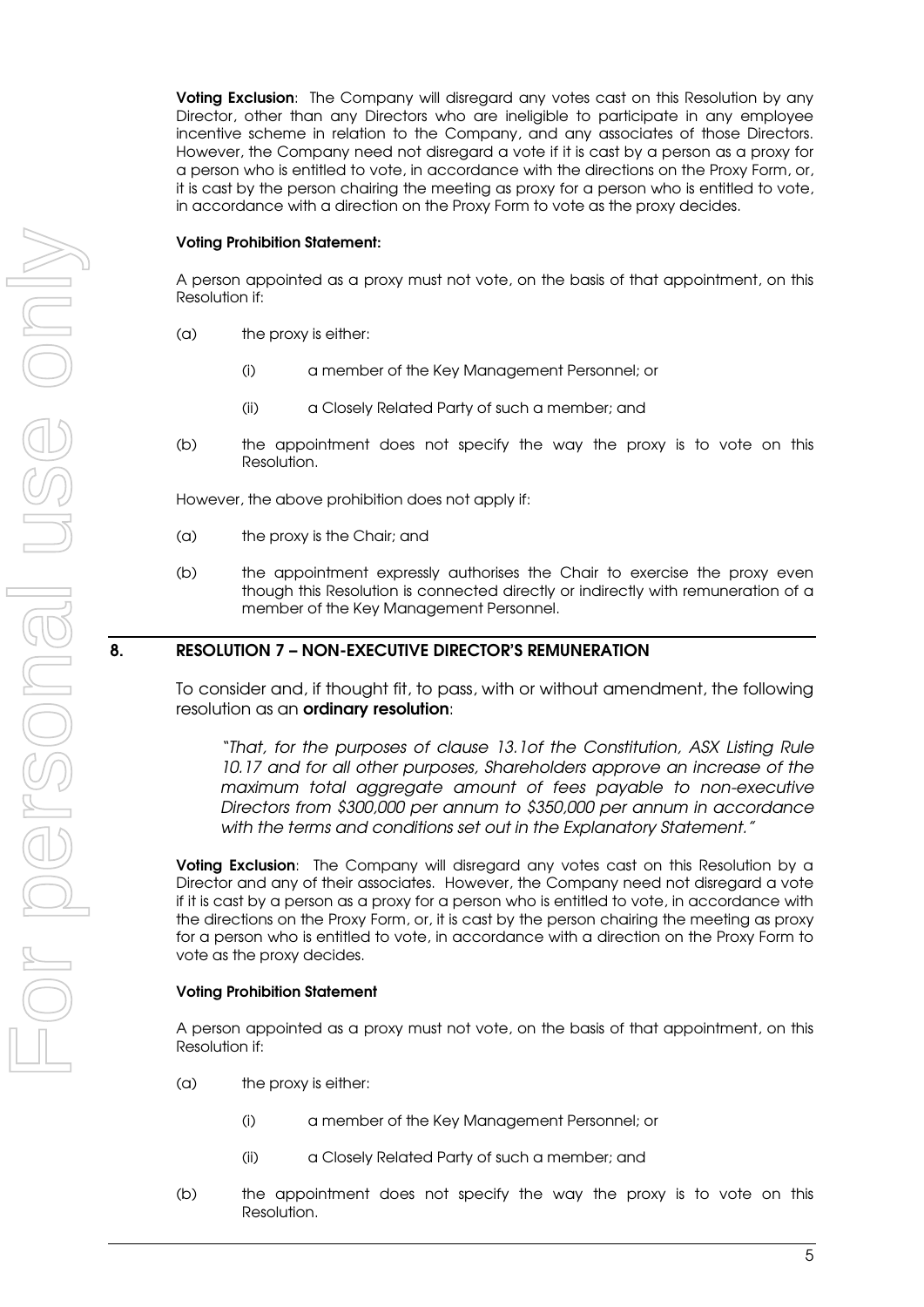However, the above prohibition does not apply if:

- (a) the proxy is the Chair; and
- (b) the appointment expressly authorises the Chair to exercise the proxy even though this Resolution is connected directly or indirectly with remuneration of a member of the Key Management Personnel.

#### **Dated: 17 November 2015**

**By order of the Board** 

**Stephen Brockhurst Company Secretary**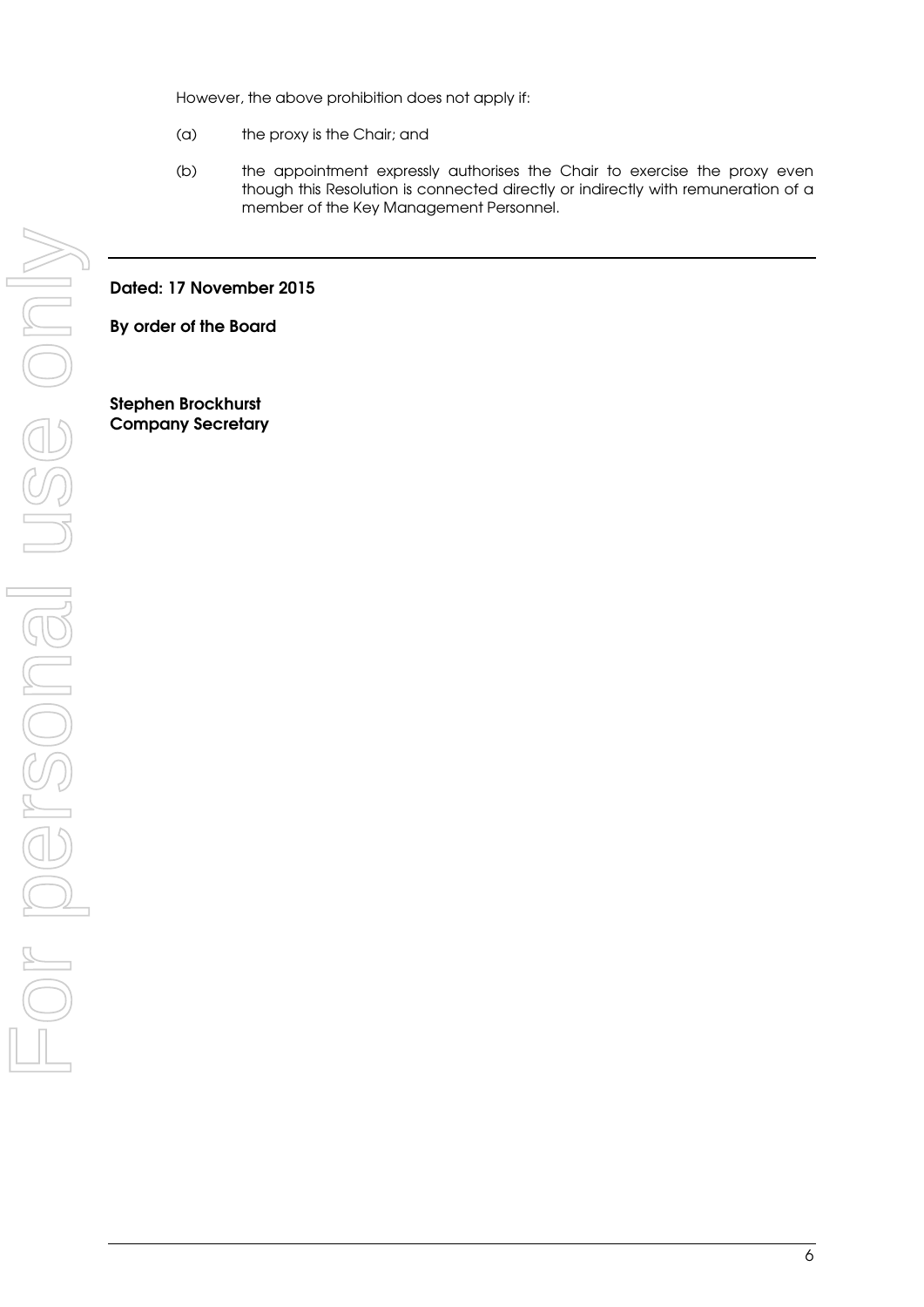## **EXPLANATORY STATEMENT**

This Explanatory Statement has been prepared to provide information which the Directors believe to be material to Shareholders in deciding whether or not to pass the Resolutions.

#### **1. FINANCIAL STATEMENTS AND REPORTS**

In accordance with the Constitution, the business of the Meeting will include receipt and consideration of the annual financial report of the Company for the financial year ended 30 June 2015 together with the declaration of the directors, the directors' report, the Remuneration Report and the auditor's report.

The Company will not provide a hard copy of the Company's annual financial report to Shareholders unless specifically requested to do so. The Company's annual financial report is available on its website at **www.medadvisor.com.au**.

## **2. RESOLUTION 1 – ADOPTION OF REMUNERATION REPORT**

#### **2.1 General**

The Corporations Act requires that at a listed company's annual general meeting, a resolution that the remuneration report be adopted must be put to the shareholders. However, such a resolution is advisory only and does not bind the company or the directors of the company.

The remuneration report sets out the company's remuneration arrangements for the directors and senior management of the company. The remuneration report is part of the directors' report contained in the annual financial report of the company for a financial year.

The chair of the meeting must allow a reasonable opportunity for its shareholders to ask questions about or make comments on the remuneration report at the annual general meeting.

## **2.2 Voting consequences**

Under changes to the Corporations Act which came into effect on 1 July 2011, a company is required to put to its shareholders a resolution proposing the calling of another meeting of shareholders to consider the appointment of directors of the company (**Spill Resolution**) if, at consecutive annual general meetings, at least 25% of the votes cast on a remuneration report resolution are voted against adoption of the remuneration report and at the first of those annual general meetings a Spill Resolution was not put to vote. If required, the Spill Resolution must be put to vote at the second of those annual general meetings.

If more than 50% of votes cast are in favour of the Spill Resolution, the company must convene a shareholder meeting (**Spill Meeting**) within 90 days of the second annual general meeting.

All of the directors of the company who were in office when the directors' report (as included in the company's annual financial report for the most recent financial year) was approved, other than the managing director of the company, will cease to hold office immediately before the end of the Spill Meeting but may stand for re-election at the Spill Meeting.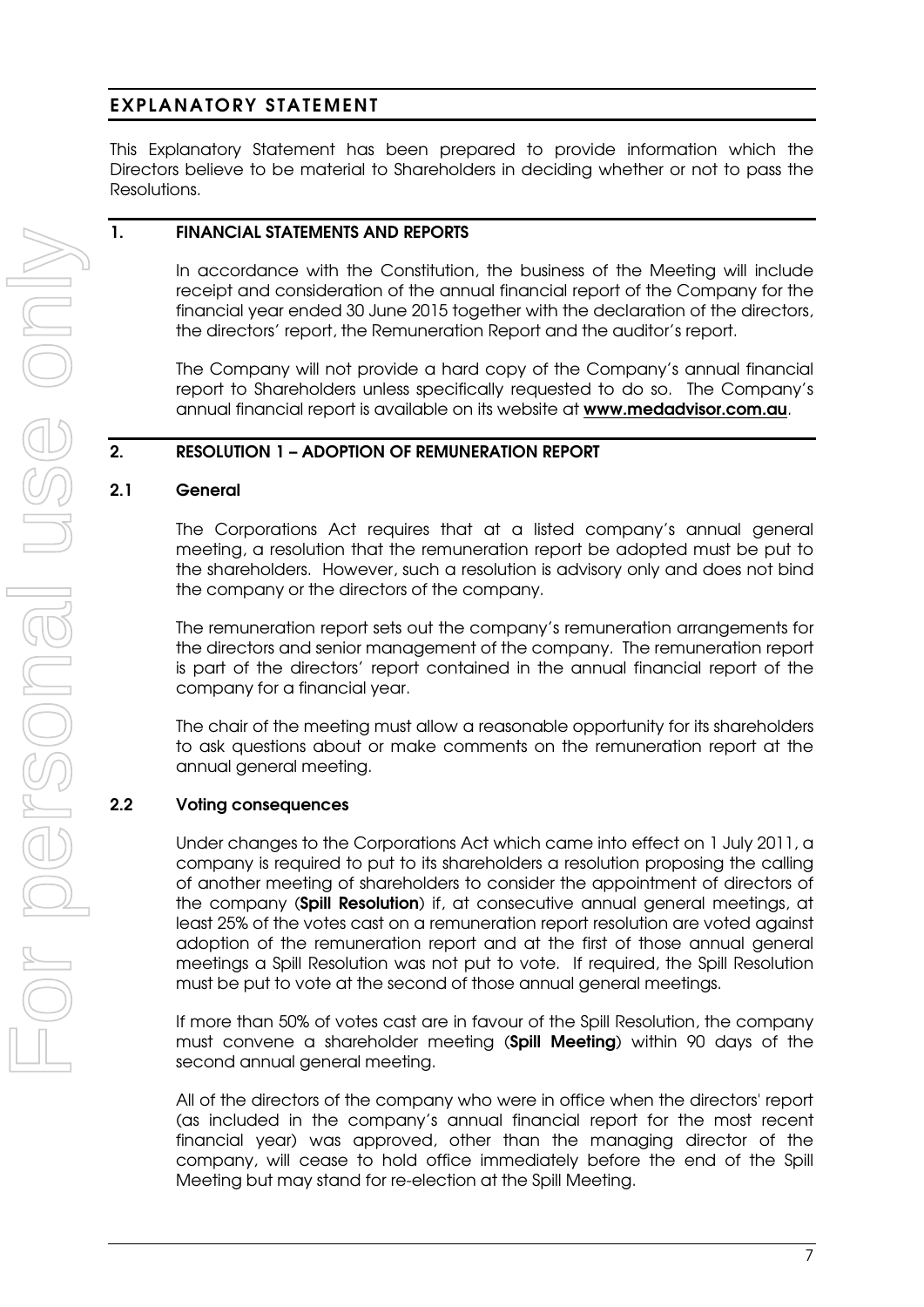Following the Spill Meeting those persons whose election or re-election as directors of the company is approved will be the directors of the company.

#### **2.3 Previous voting results**

At the Company's previous annual general meeting the votes cast against the remuneration report considered at that annual general meeting were less than 25%. Accordingly, the Spill Resolution is not relevant for this Annual General Meeting.

## **2.4 Proxy voting restrictions**

Shareholders appointing a proxy for this Resolution should note the following:

| <b>Proxy</b>                          |                                                          | Directions given No directions given                                   |
|---------------------------------------|----------------------------------------------------------|------------------------------------------------------------------------|
| Key Management Personnel <sup>1</sup> | Vote as directed $\parallel$ Unable to vote <sup>3</sup> |                                                                        |
| Chair <sup>2</sup>                    |                                                          | Vote as directed   Able to vote at discretion of<br>Proxy <sup>4</sup> |
| Other                                 |                                                          | Vote as directed   Able to vote at discretion of<br>Proxy              |

Notes:

1 Refers to Key Management Personnel (other than the Chair) whose remuneration details are included in the Remuneration Report, or a Closely Related Party of such a member.

2 Refers to the Chair (where he/she is also a member of the Key Management Personnel whose remuneration details are included in the Remuneration Report), or a Closely Related Party of such a member.

3 Undirected proxies granted to these persons will not be voted and will not be counted in calculating the required majority if a poll is called on this Resolution.

4 The Proxy Form notes it is the Chair's intention to vote all undirected proxies in favour of all Resolutions.

## **3. RESOLUTION 2 – RE-ELECTION OF DIRECTOR – MR PETER BENNETTO**

ASX Listing Rule 14.4 provides that a director of an entity must not hold office (without re-election) past the third AGM following the director's appointment or 3 year, whichever is the longer.

Clauses 12.3, 12.11 and 12.12 of the Constitution provide that:

- (a) at the Company's annual general meeting in every year, one-third of the Directors for the time being, or, if their number is not a multiple of 3, then the number nearest one-third (rounded upwards in case of doubt), shall retire from office, provided always that no Director (except a Managing Director) shall hold office for a period in excess of 3 years, or until the third annual general meeting following his or her appointment, whichever is the longer, without submitting himself or herself for reelection;
- (b) The Directors to retire at an annual general meeting are those who have been longest in office since their last election, but, as between persons who became Directors on the same day, those to retire shall (unless they otherwise agree among themselves) be determined by drawing lots;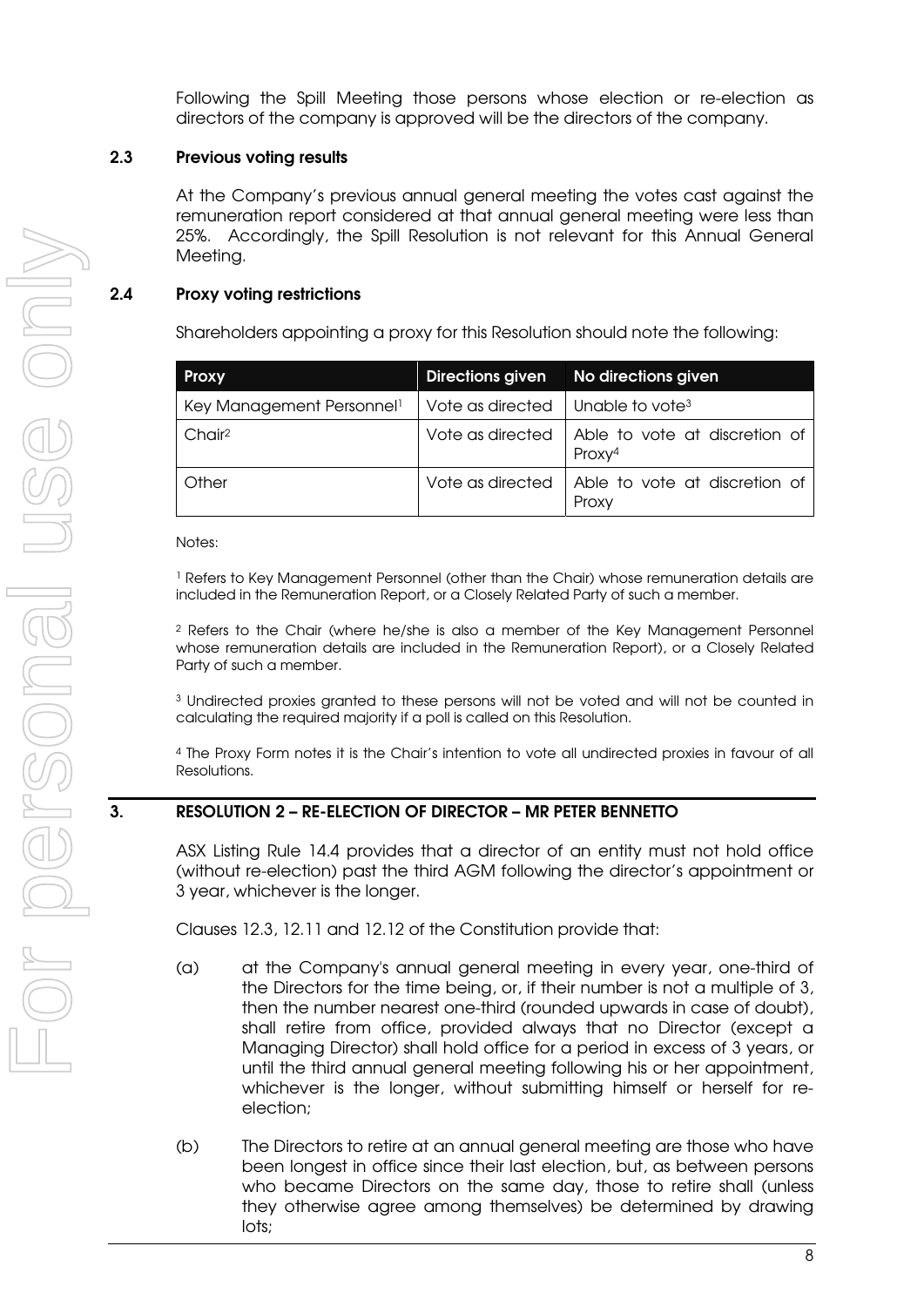- (c) A Director who retires by rotation under clause 12.11 of the Constitution is eligible for re-election; and
- (d) In determining the number of Directors to retire, no account is to be taken of:
	- (i) a Director who only holds office until the next annual general meeting pursuant to clause 12.7 of the Constitution; and/ or
	- (ii) a Managing Director,

each of whom are exempt from retirement by rotation. However, if more than one Managing Director has been appointed by the Directors, only one of them (nominated by the Directors) is entitled to be excluded from any determination of the number of Directors to retire and/or retirement by rotation.

The Company currently has 3 Directors and accordingly 1 must retire.

Mr Peter Bennetto, the Director longest in office since his last election, retires by rotation and seeks re-election.

Peter Bennetto is an experienced company director with skills in banking, corporate finance and governance and has held a number of company director positions in exploration, mining and manufacturing companies listed on the ASX since 1990. Mr Bennetto, GAICD SA Fin has been Non-Executive Chairman at MedAdvisor Limited (formerly Exalt Resources Limited) since 28 November 2013.

The Board unanimously supports the re-election of Mr Peter Bennetto.

#### **4. RESOLUTION 3 – RATIFICATION OF PRIOR ISSUE – OPTIONS**

#### **4.1 General**

The Company will issue 25,000,000 Options prior to the Annual General Meeting in consideration for lead manager services provided by Peloton Capital Pty Ltd.

Resolution 3 seeks Shareholder ratification pursuant to ASX Listing Rule 7.4 for the issue of those Options (**Ratification**).

ASX Listing Rule 7.1 provides that a company must not, subject to specified exceptions, issue or agree to issue more equity securities during any 12 month period than that amount which represents 15% of the number of fully paid ordinary securities on issue at the commencement of that 12 month period.

ASX Listing Rule 7.4 sets out an exception to ASX Listing Rule 7.1. It provides that where a company in general meeting ratifies the previous issue of securities made pursuant to ASX Listing Rule 7.1 (and provided that the previous issue did not breach ASX Listing Rule 7.1) those securities will be deemed to have been made with shareholder approval for the purpose of ASX Listing Rule 7.1.

By ratifying this issue, the Company will retain the flexibility to issue equity securities in the future up to the 15% annual placement capacity set out in ASX Listing Rule 7.1 without the requirement to obtain prior Shareholder approval.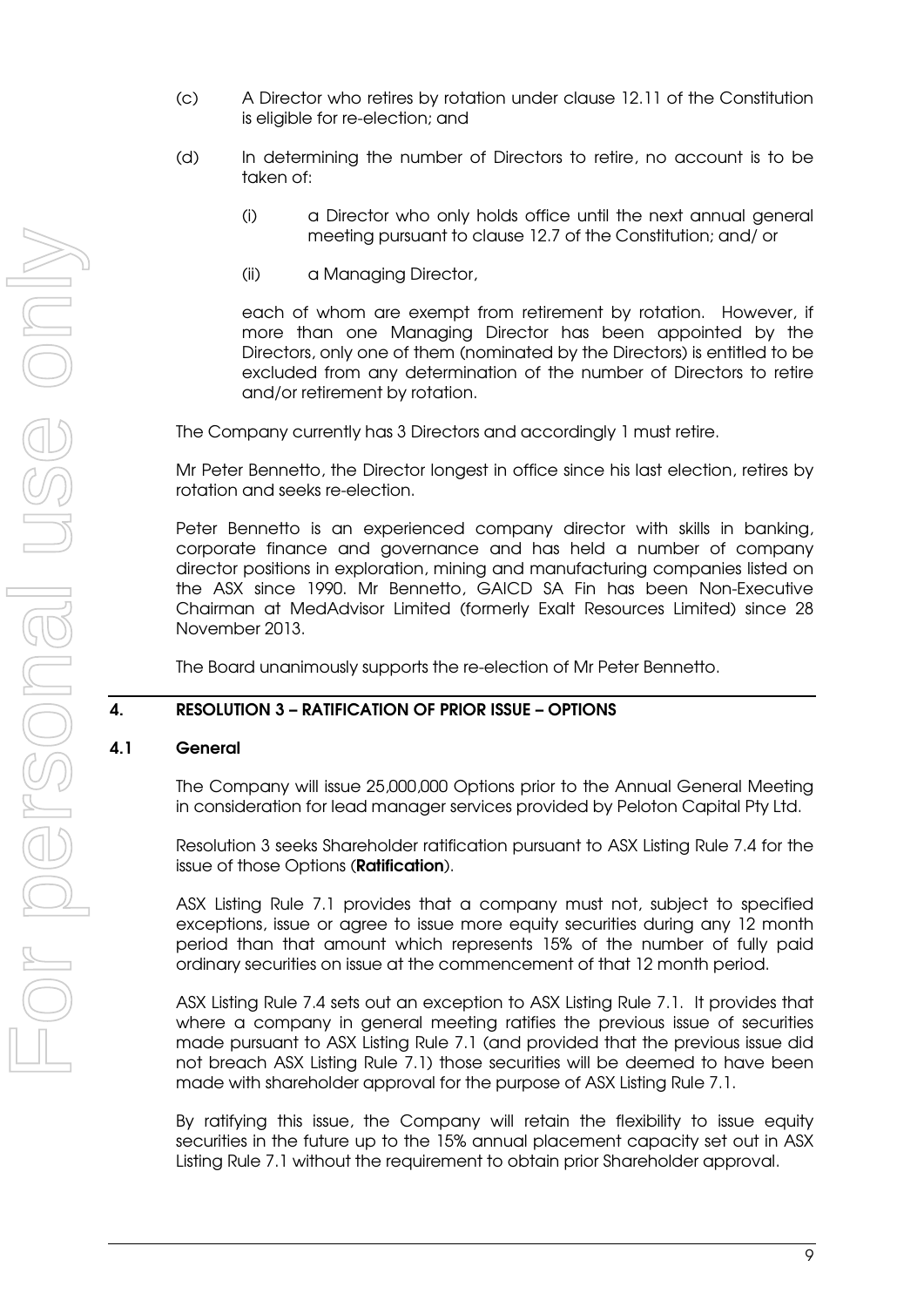## **4.2 Technical information required by ASX Listing Rule 7.4**

Pursuant to and in accordance with ASX Listing Rule 7.5, the following information is provided in relation to the Ratification:

- (a) 25,000,000 Options will be issued to Peloton Capital Pty Ltd;
- (b) the Options will be issued following the date that the Notice of Meeting is dispatched but prior to the date of the Meeting;
- (c) the Options will be issued for nil cash consideration in satisfaction of lead manager services provided by Peloton Capital Pty Ltd;
- (d) the Options will be issued on the terms and conditions set out in Schedule 1;
- (e) the Options will be issued to Peloton Capital Pty Ltd, which is not a related party; and
- (f) no funds will be raised from this issue as the Options will be issued in consideration for lead manager services provided by Peloton Capital Pty Ltd.

The terms and conditions of the Options are set out at Schedule 1.

## **5. RESOLUTION 4 – APPOINTMENT OF AUDITOR AT AGM TO FILL VACANCY**

Hall Chadwick, which is the Company's current auditor, has given notice of its intention to resign as auditor of the Company to ASIC (under section 329(5) of the Corporations Act).

Upon receipt of ASIC's consent to their resignation, Hall Chadwick has advised that it will submit a notice of resignation to the Company in accordance with section 329(5) of the Corporations Act, such resignation to take effect from the date of the Meeting.

In accordance with section 328B(1) of the Corporations Act, the Company has sought and obtained a nomination from a Shareholder for RSM Australia Partners to be appointed as the Company's auditor. A copy of this nomination is attached to this Explanatory Statement as Schedule 2.

RSM Australia Partners has given its written consent to act as the Company's auditor, subject to Shareholder approval and the resignation of Hall Chadwick.

If Resolution 4 is passed, the appointment of RSM Australia Partners as the Company's auditors will take effect from the close of the Annual General Meeting.

## **6. RESOLUTION 5 – APPROVAL OF 10% PLACEMENT CAPACITY– SHARES**

#### **6.1 General**

ASX Listing Rule 7.1A provides that an Eligible Entity may seek Shareholder approval at its annual general meeting to allow it to issue Equity Securities up to 10% of its issued capital (**10% Placement Capacity**).

The Company is an Eligible Entity.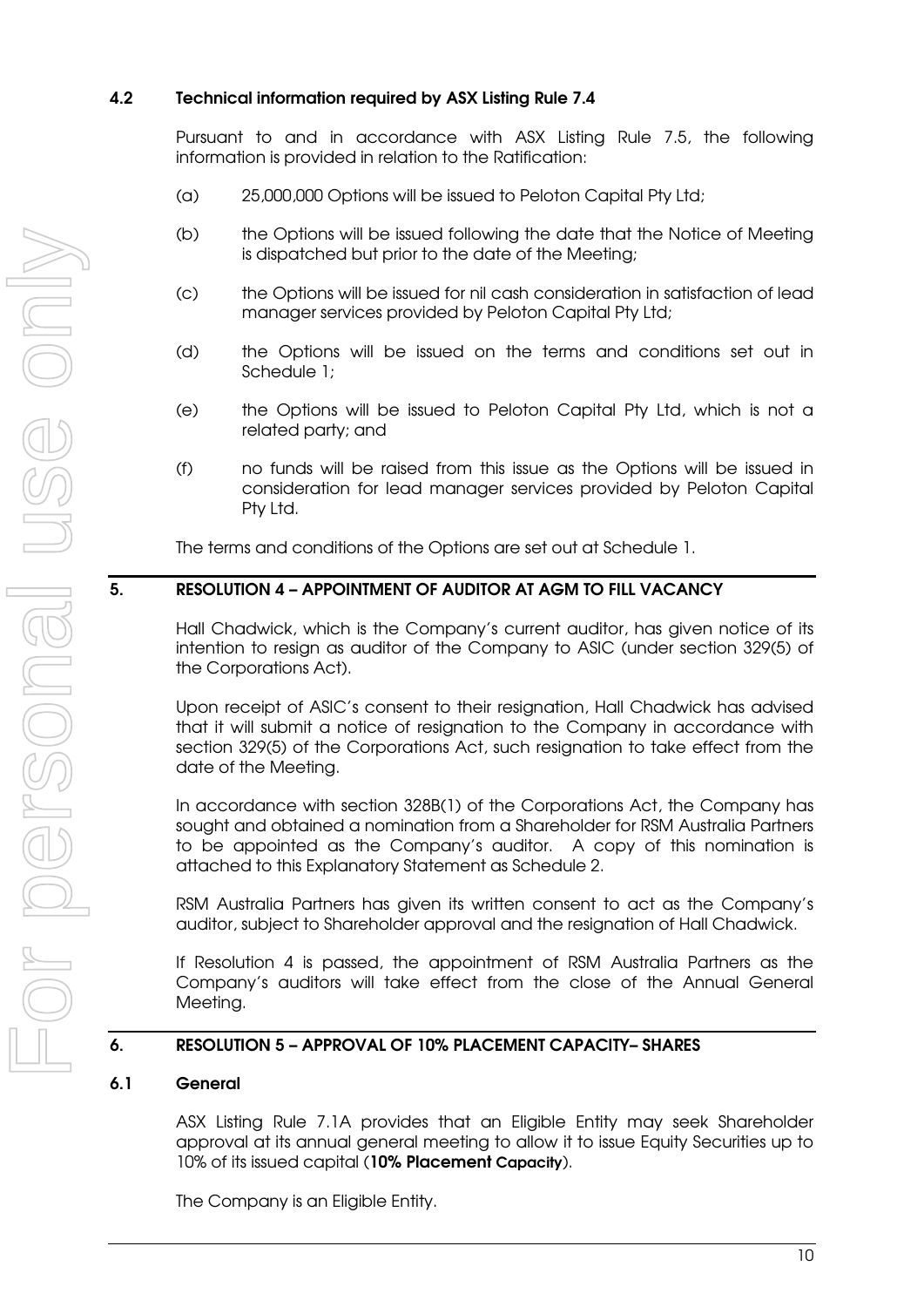If Shareholders approve Resolution 6, the number of Equity Securities the Eligible Entity may issue under the 10% Placement Capacity will be determined in accordance with the formula prescribed in ASX Listing Rule 7.1A.2 (as set out in section 7.2 below).

The effect of Resolution 6 will be to allow the Company to issue Equity Securities up to 10% of the Company's fully paid ordinary securities on issue under the 10% Placement Capacity during the period up to 12 months after the Meeting, without subsequent Shareholder approval and without using the Company's 15% annual placement capacity granted under Listing Rule 7.1.

Resolution 6 is a special resolution. Accordingly, at least 75% of votes cast by Shareholders present and eligible to vote at the Meeting must be in favour of Resolution 6 for it to be passed.

### **6.2 ASX Listing Rule 7.1A**

ASX Listing Rule 7.1A came into effect on 1 August 2012 and enables an Eligible Entity to seek shareholder approval at its annual general meeting to issue Equity Securities in addition to those under the Eligible Entity's 15% annual placement capacity.

An Eligible Entity is one that, as at the date of the relevant annual general meeting:

- (a) is not included in the S&P/ASX 300 Index; and
- (b) has a maximum market capitalisation (excluding restricted securities and securities quoted on a deferred settlement basis) of \$300,000,000.

The Company is an Eligible Entity as it is not included in the S&P/ASX 300 Index and has a current market capitalisation of \$20,609,602.

Any Equity Securities issued must be in the same class as an existing class of quoted Equity Securities. The Company currently has two classes of quoted Equity Securities on issue, being the Shares (ASX Code: ERD) and Options (ASX Code: ERDO).

The exact number of Equity Securities that the Company may issue under an approval under Listing Rule 7.1A will be calculated according to the following formula:



Where:

- **A** is the number of Shares on issue 12 months before the date of issue or agreement:
	- (i) plus the number of Shares issued in the previous 12 months under an exception in ASX Listing Rule 7.2;
	- (ii) plus the number of partly paid shares that became fully paid in the previous 12 months;
	- (iii) plus the number of Shares issued in the previous 12 months with approval of holders of Shares under Listing Rules 7.1 and 7.4. This does not include an issue of fully paid ordinary shares under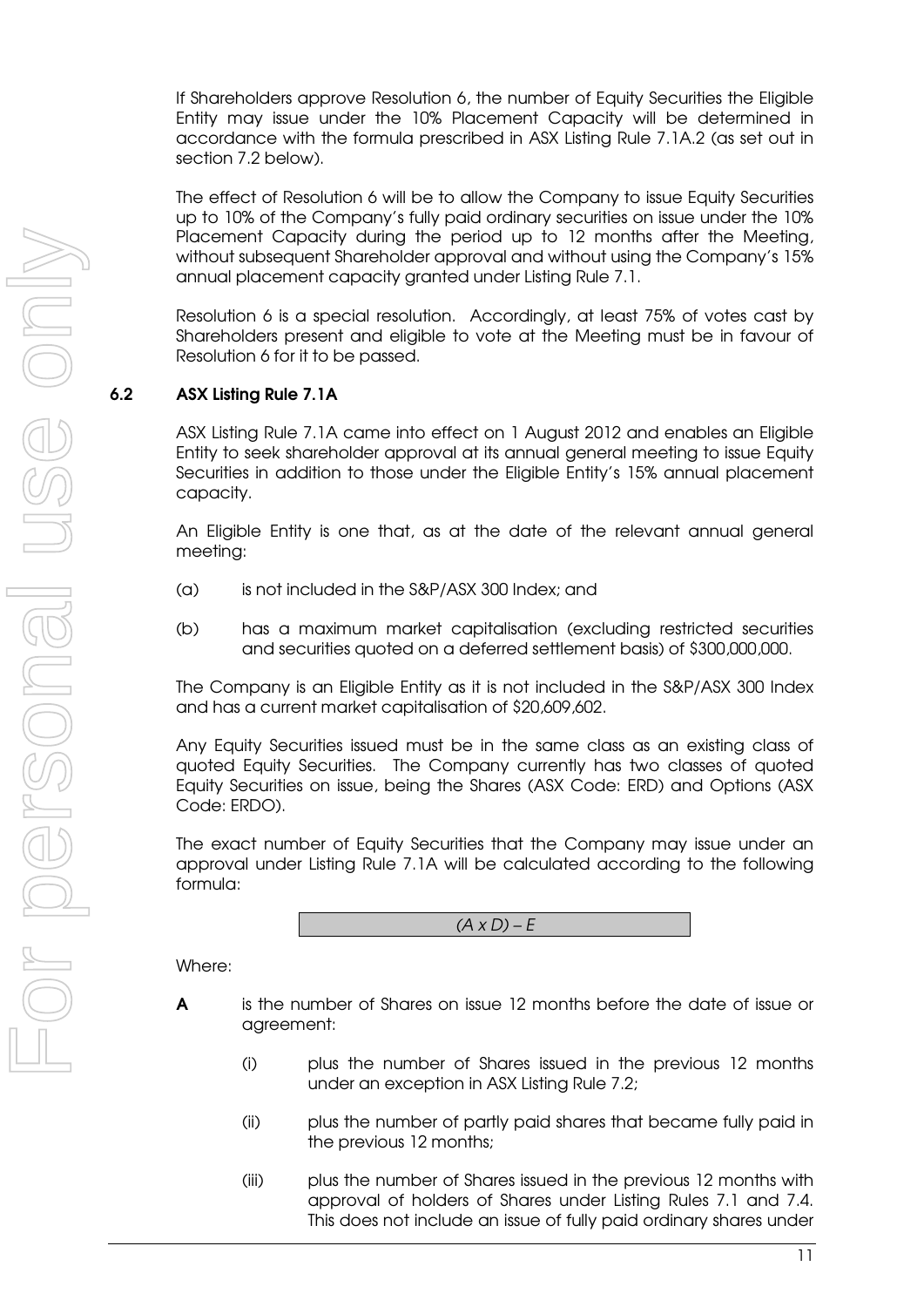the entity's 15% placement capacity without shareholder approval; and

- (iv) less the number of Shares cancelled in the previous 12 months.
- **D** is 10%.
- **E** is the number of Equity Securities issued or agreed to be issued under ASX Listing Rule 7.1A.2 in the 12 months before the date of issue or agreement to issue that are not issued with the approval of holders of Ordinary Securities under ASX Listing Rule 7.1 or 7.4.

#### **6.3 Technical information required by ASX Listing Rule 7.1A**

Pursuant to and in accordance with ASX Listing Rule 7.3A, the information below is provided in relation to this Resolution 6:

#### (a) **Minimum Price**

The minimum price at which the Equity Securities may be issued is 75% of the volume weighted average price of Equity Securities in that class, calculated over the 15 ASX trading days on which trades in that class were recorded immediately before:

- (i) the date on which the price at which the Equity Securities are to be issued is agreed; or
- (ii) if the Equity Securities are not issued within 5 ASX trading days of the date in section 7.3(a)(i), the date on which the Equity Securities are issued.

#### (b) **Date of Issue**

The Equity Securities may be issued under the 10% Placement Capacity commencing on the date of the Meeting and expiring on the first to occur of the following:

- (i) 12 months after the date of this Meeting; and
- (ii) the date of approval by Shareholders of any transaction under ASX Listing Rules 11.1.2 (a significant change to the nature or scale of the Company's activities) or 11.2 (disposal of the Company's main undertaking) (after which date, an approval under Listing Rule 7.1A ceases to be valid),

#### (**10% Placement Capacity Period**).

#### (c) **Risk of voting dilution**

Any issue of Equity Securities under the 10% Placement Capacity will dilute the interests of Shareholders who do not receive any Shares under the issue.

If Resolution 6 is approved by Shareholders and the Company issues the maximum number of Equity Securities available under the 10% Placement Capacity, the economic and voting dilution of existing Shares would be as shown in the table below.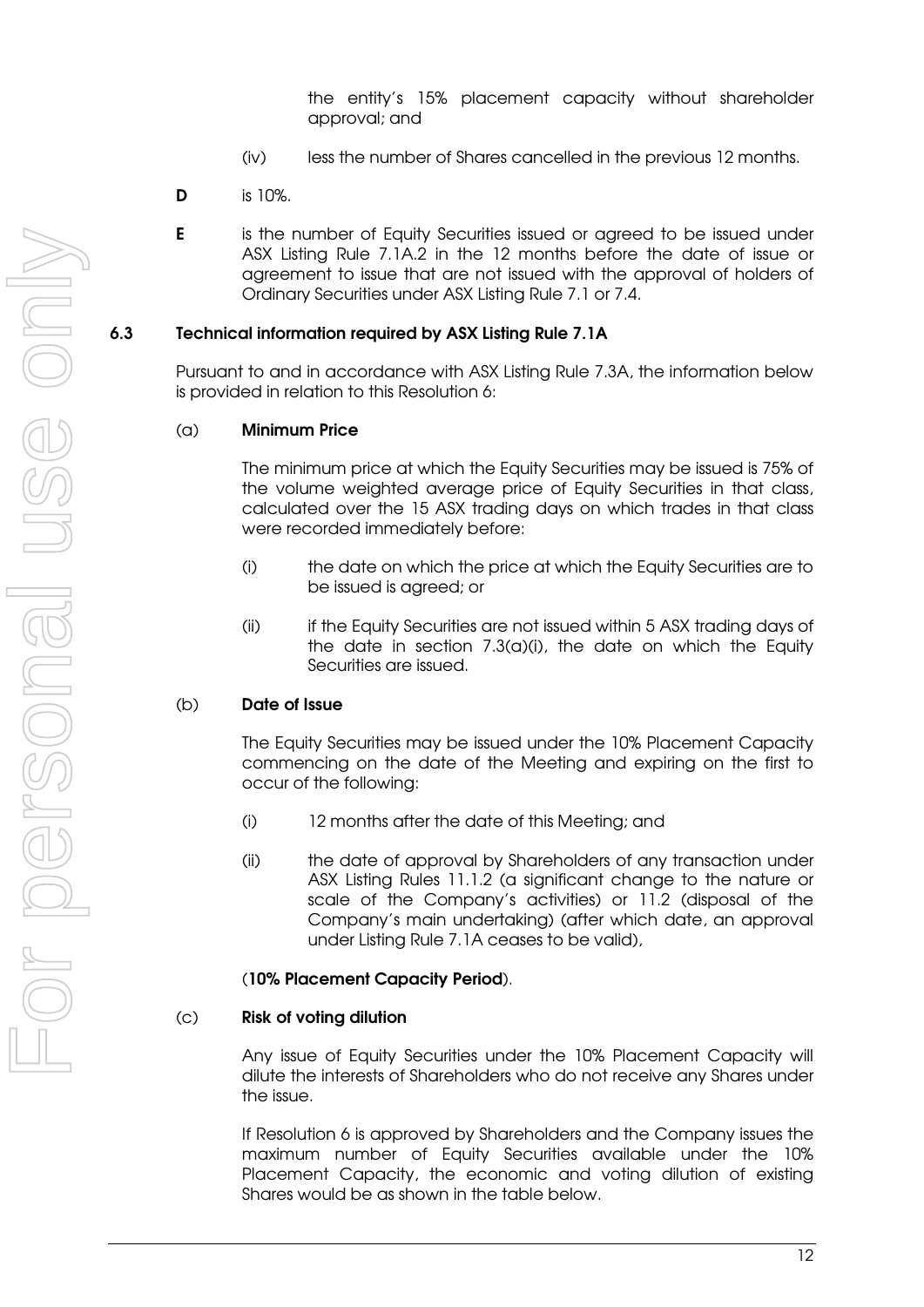The table below shows the dilution of existing Shareholders calculated in accordance with the formula outlined in ASX Listing Rule 7.1A(2), on the basis of the current market price of Shares and the current number of Equity Securities on issue as at the date of this Notice.

The table also shows the voting dilution impact where the number of Shares on issue (Variable A in the formula) changes and the economic dilution where there are changes in the issue price of Shares issued under the 10% Placement Capacity.

| Number of<br><b>Shares on</b><br><b>Issue</b>        | <b>Dilution</b>                   |                                |                    |                                |  |
|------------------------------------------------------|-----------------------------------|--------------------------------|--------------------|--------------------------------|--|
| (Variable 'A'<br>in ASX                              | <b>Issue Price</b><br>(per Share) | 0.0150                         | 0.03               | 0.045                          |  |
| <b>Listing Rule</b><br>7.1A2)                        |                                   | 50% decrease<br>in Issue Price | <b>Issue Price</b> | 50% increase<br>in Issue Price |  |
| 686,986,688<br><b>Current</b><br>Variable A)         | <b>Shares</b><br>issued           | 68,698,669                     | 68,698,669         | 68,698,669                     |  |
|                                                      | 10% voting<br>dilution            | <b>Shares</b>                  | <b>Shares</b>      | Shares                         |  |
|                                                      | <b>Funds</b><br>raised            | \$1,030,480                    | \$2,060,960        | \$3,091,440                    |  |
| 1,030,480,032<br>(50%<br>increase in<br>Variable A)  | <b>Shares</b><br>issued           | 103,048,003                    | 103,048,003        | 103,048,003                    |  |
|                                                      | 10% voting<br>dilution            | <b>Shares</b>                  | <b>Shares</b>      | Shares                         |  |
|                                                      | <b>Funds</b><br>raised            | \$1,545,720                    | \$3,091,440        | \$4,637,160                    |  |
| 1,373,973,376<br>(100%<br>increase in<br>Variable A) | <b>Shares</b><br>issued           | 137, 397, 337                  | 137, 397, 337      | 137, 397, 337                  |  |
|                                                      | 10% voting<br>dilution            | <b>Shares</b>                  | <b>Shares</b>      | <b>Shares</b>                  |  |
|                                                      | <b>Funds</b><br>raised            | \$2,060,960                    | \$4,121,920        | \$6,182,880                    |  |

\*The number of Shares on issue (Variable A in the formula) could increase as a result of the issue of Shares that do not require Shareholder approval (such as under a prorata rights issue or scrip issued under a takeover offer) or that are issued with Shareholder approval under Listing Rule 7.1.

#### **The table above uses the following assumptions:**

- 1. There are currently 686,986,688 Shares on issue.
- 2. The issue price set out above is the price of the Shares on re-quotation with ASX after the date of this Notice of Meeting.
- 2. The Company issues the maximum possible number of Equity Securities under the 10% Placement Capacity.
- 3. The Company has not issued any Equity Securities in the 12 months prior to the Meeting that were not issued under an exception in ASX Listing Rule 7.2 or with approval under ASX Listing Rule 7.1.
- 4. The issue of Equity Securities under the 10% Placement Capacity consists only of Shares. It is assumed that no Performance Shares, Options or Performance Rights are exercised or converted into Shares before the date of issue of the Equity Securities.
- 5. The calculations above do not show the dilution that any one particular Shareholder will be subject to. All Shareholders should consider the dilution caused to their own shareholding depending on their specific circumstances.
- 6. This table does not set out any dilution pursuant to approvals under ASX Listing Rule 7.1.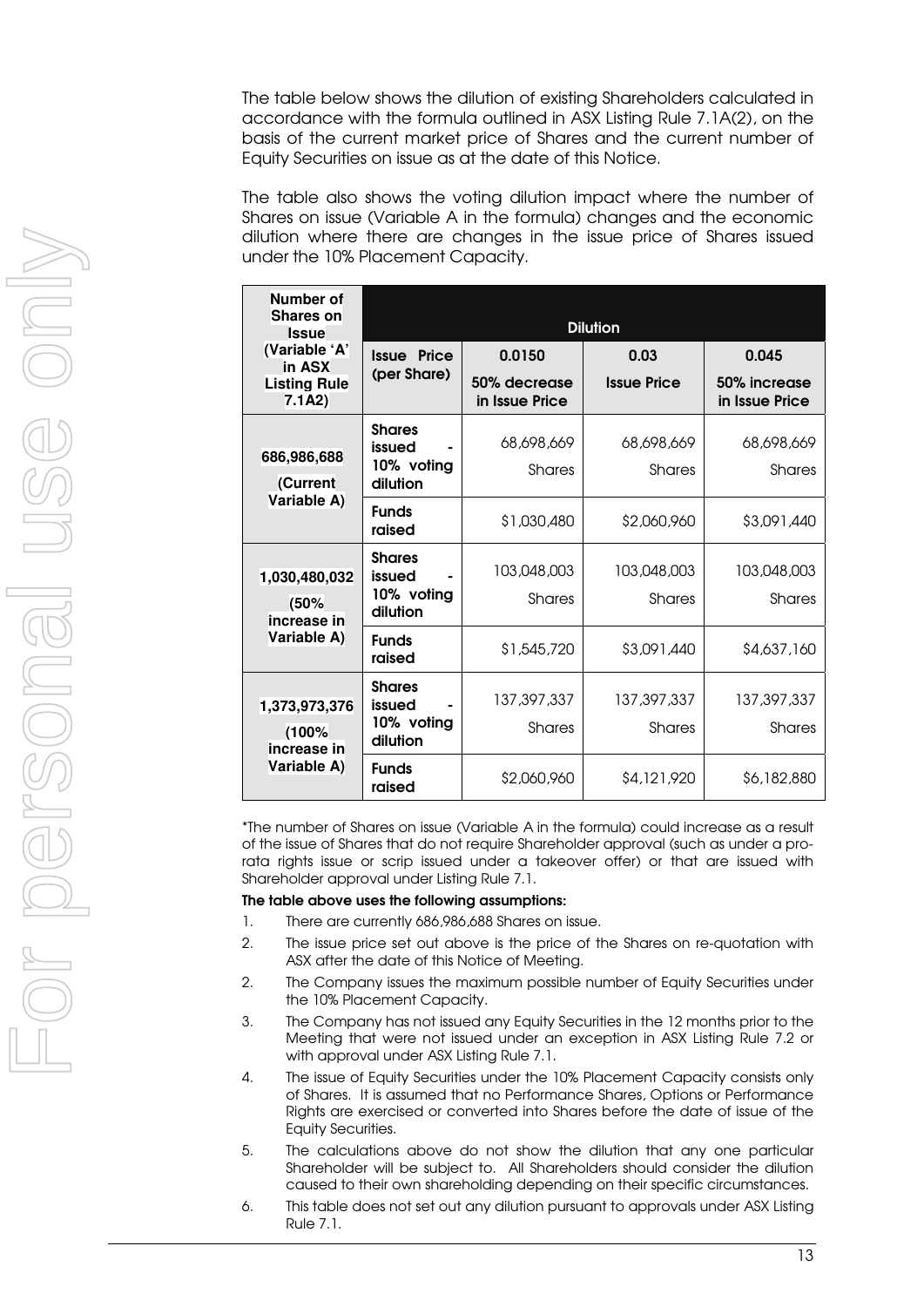- 7. The 10% voting dilution reflects the aggregate percentage dilution against the issued share capital at the time of issue. This is why the voting dilution is shown in each example as 10%.
- 8. The table does not show an example of dilution that may be caused to a particular Shareholder by reason of placements under the 10% Placement Capacity, based on that Shareholder's holding at the date of the Meeting.
- (d) Shareholders should note that there is a risk that:
	- (i) the market price for the Company's Shares may be significantly lower on the issue date than on the date of the Meeting; and
	- (ii) the Shares may be issued at a price that is at a discount to the market price for those Shares on the date of issue.

#### (e) **Purpose of Issue under 10% Placement Capacity**

The Company may issue Equity Securities under the 10% Placement Capacity for the following purposes:

- (i) as cash consideration in which case the Company intends to use funds raised for MedAdvisor business development, marketing, customer training and support, international expansion, expenses associated with the acquisition of MedAdvisor and general working capital; or
- (ii) as non-cash consideration for the acquisition of new assets and investments including previously announced acquisitions, in such circumstances the Company will provide a valuation of the non-cash consideration as required by listing Rule 7.1A.3.

The Company will comply with the disclosure obligations under Listing Rules 7.1A(4) and 3.10.5A upon issue of any Equity Securities.

#### (f) **Allocation policy under the 10% Placement Capacity**

The Company's allocation policy for the issue of Equity Securities under the 10% Placement Capacity will be dependent on the prevailing market conditions at the time of the proposed placement(s).

The recipients of the Equity Securities to be issued under the 10% Placement Capacity have not yet been determined. However, the recipients of Equity Securities could consist of current Shareholders or new investors (or both), none of whom will be related parties of the Company.

The Company will determine the recipients at the time of the issue under the 10% Placement Capacity, having regard to the following factors:

- (i) the purpose of the issue;
- (ii) alternative methods for raising funds available to the Company at that time, including, but not limited to, an entitlement issue or other offer where existing Shareholders may participate;
- (iii) the effect of the issue of the Equity Securities on the control of the Company;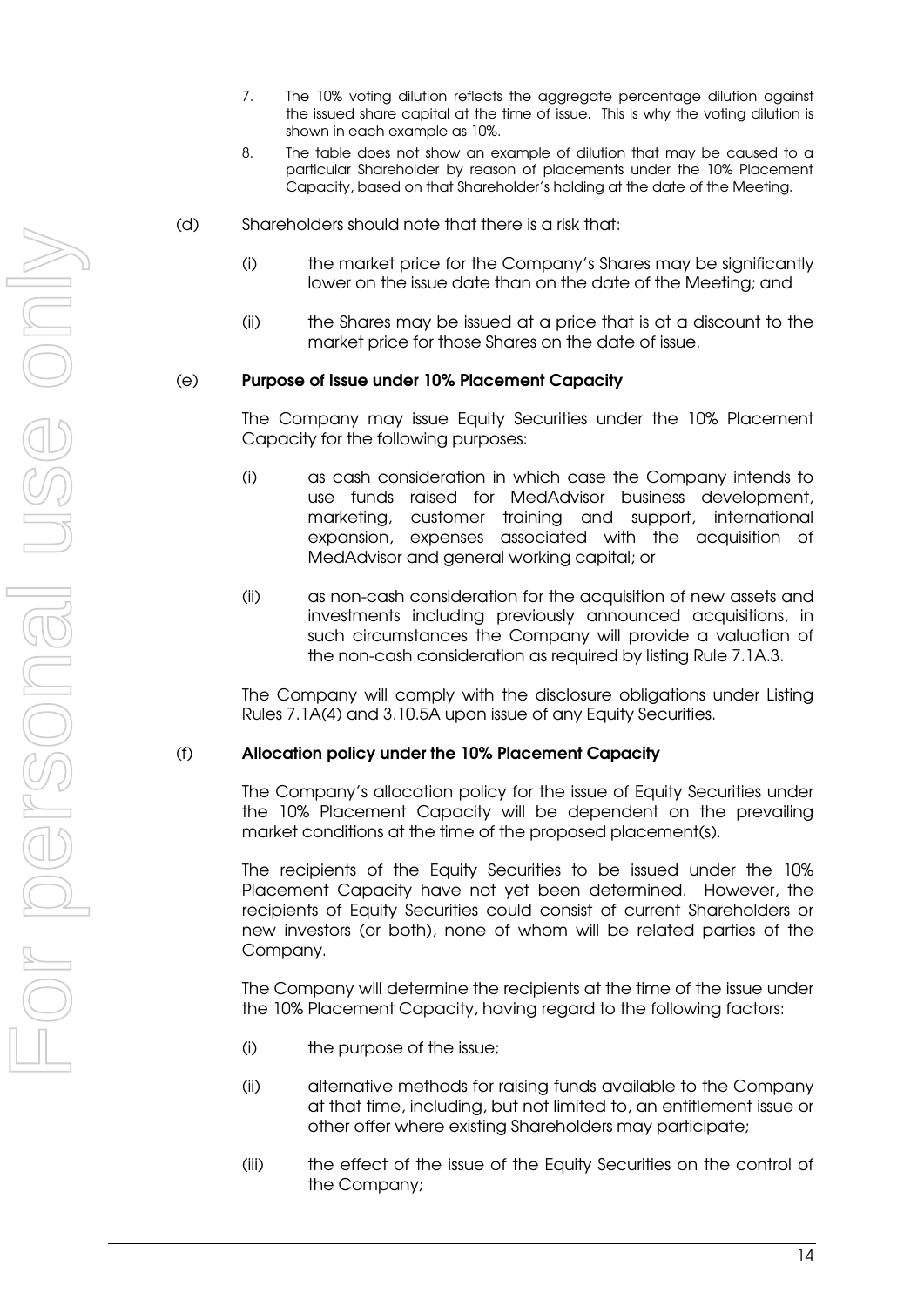- (iv) the circumstances of the Company, including, but not limited to, the financial position and solvency of the Company;
- (v) prevailing market conditions; and
- (vi) advice from corporate, financial and broking advisers (if applicable).

Further, if the Company is successful in acquiring new resources, assets or investments, it is likely that the recipients under the 10% Placement Capacity will be vendors of the new resources, assets or investments.

#### (g) **Previous approval under ASX Listing Rule 7.1A**

The Company previously obtained approval from its Shareholders pursuant to ASX Listing Rule 7.1A at its annual general meeting held on 27 November 2014 (**Previous Approval**).

The Company has not issued any Equity Securities pursuant to the Previous Approval.

During the 12 month period preceding the date of the Meeting, being on and from 18 December 2014, the Company otherwise issued a total of 601,736,283 Shares, 250,000,000 Performance Shares, 42,500,000 Performance Rights and 10,000,000 Options which represents approximately 893% of the total diluted number of Equity Securities on issue in the Company 18 December 2014, which was 101,258,973.

Further details of the issues of Equity Securities by the Company during the 12 month period preceding the date of the Meeting are set out in Schedule 3.

#### (h) **Compliance with ASX Listing Rules 7.1A.4 and 3.10.5A**

When the Company issues Equity Securities pursuant to the 10% Placement Capacity, it must give to ASX:

- (i) a list of the recipients of the Equity Securities and the number of Equity Securities issued to each (not for release to the market), in accordance with Listing Rule 7.1A.4; and
- (ii) the information required by Listing Rule 3.10.5A for release to the market.

#### **6.4 Voting Exclusion**

A voting exclusion statement is included in this Notice. As at the date of this Notice, the Company has not invited any existing Shareholder to participate in an issue of Equity Securities under ASX Listing Rule 7.1A. Therefore, no existing Shareholders will be excluded from voting on Resolution 6.

## **7. RESOLUTION 6– APPROVAL OF EMPLOYEE INCENTIVE SCHEME**

Resolution 7 seeks Shareholders approval for the adoption of the employee incentive scheme titled MedAdvisor Incentive Option Plan (**Plan**) in accordance with ASX Listing Rule 7.2 (Exception 9(b)).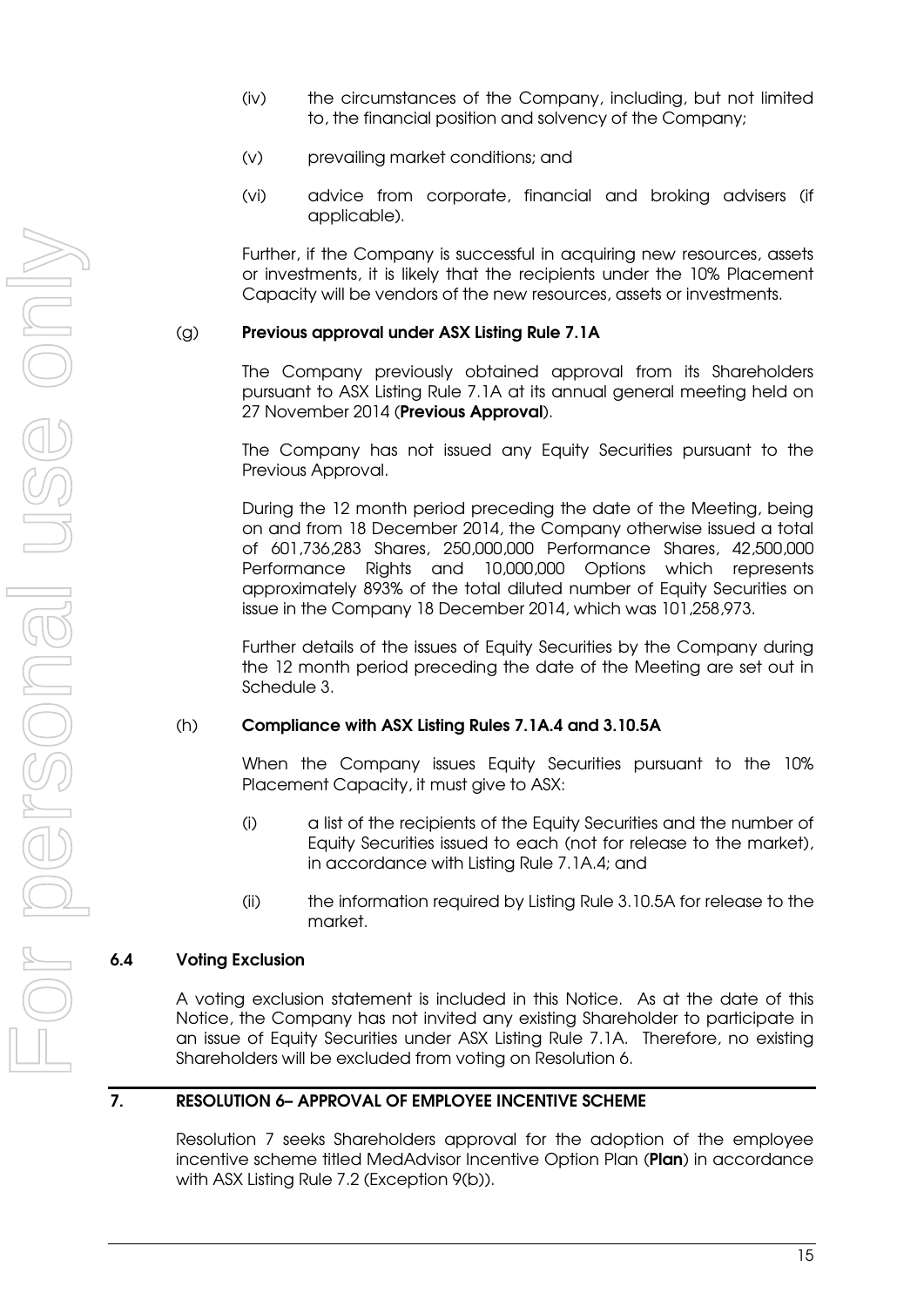ASX Listing Rule 7.1 provides that a company must not, subject to specified exceptions, issue or agree to issue more equity securities during any 12 month period than that amount which represents 15% of the number of fully paid ordinary securities on issue at the commencement of that 12 month period. ASX Listing Rule 7.2 (Exception 9(b)) sets out an exception to ASX Listing Rule 7.1 which provides that issues under an employee incentive scheme are exempt for a period of 3 years from the date on which shareholders approve the issue of securities under the scheme as an exception to ASX Listing Rule 7.1.

If Resolution 7 is passed, the Company will be able to issue Shares under the Plan to eligible participants over a period of 3 years without impacting on the Company's ability to issue up to 15% of its total ordinary securities without Shareholder approval in any 12 month period.

Shareholders should note that no Options have previously been issued under the Plan.

The objective of the Plan is to reward, retain and motivate key employees and it is considered by the Company that the adoption of the Plan and the future issue of Shares under the Plan will provide selected employees with the opportunity to participate in the future growth of the Company and will provide greater incentives for selected employees to focus on the Company's longer term goals.

Any future issues of Shares under the Plan to a related party or a person whose relation with the company or the related party is, in ASX's opinion, such that approval should be obtained will require additional Shareholder approval under ASX Listing Rule 10.14 at the relevant time.

A summary of the key terms and conditions of the Plan is set out in Schedule 4. Shareholders are invited to contact the Company if they have any queries or concerns.

#### **8. RESOLUTION 7 – NON-EXECUTIVE DIRECTORS' REMUNERATION**

ASX Listing Rule 10.17 provides that an entity must not increase the total aggregate amount of directors' fees payable to all of its non-executive directors without the approval of holders of its ordinary securities.

Clause 13.7 of the Constitution also requires that remuneration payable to the non-executive Directors will not exceed the sum initially set by the Constitution and subsequently increase by ordinary resolution of Shareholders in general meeting.

The maximum aggregate amount of fees payable to all of the non-executive Directors is currently set at \$300,000. Resolution 8 seeks Shareholder approval to increase this figure by \$50,000 to \$350,000.

This amount includes superannuation contributions made by the Company for the benefit of non-executive Directors and any fees which a non-executive Director agrees to sacrifice for other benefits. It does not include reimbursement of genuine out of pocket expenses, genuine "special exertion" fees paid in accordance with the Constitution, or securities issued to a non-executive Director under ASX Listing Rule 10.11 or 10.14 with approval of Shareholders.

The maximum aggregate amount of fees proposed to be paid to the nonexecutive Directors per annum has been determined after reviewing similar companies listed on ASX and the Directors believe that this level of remuneration is in line with corporate remuneration of similar companies.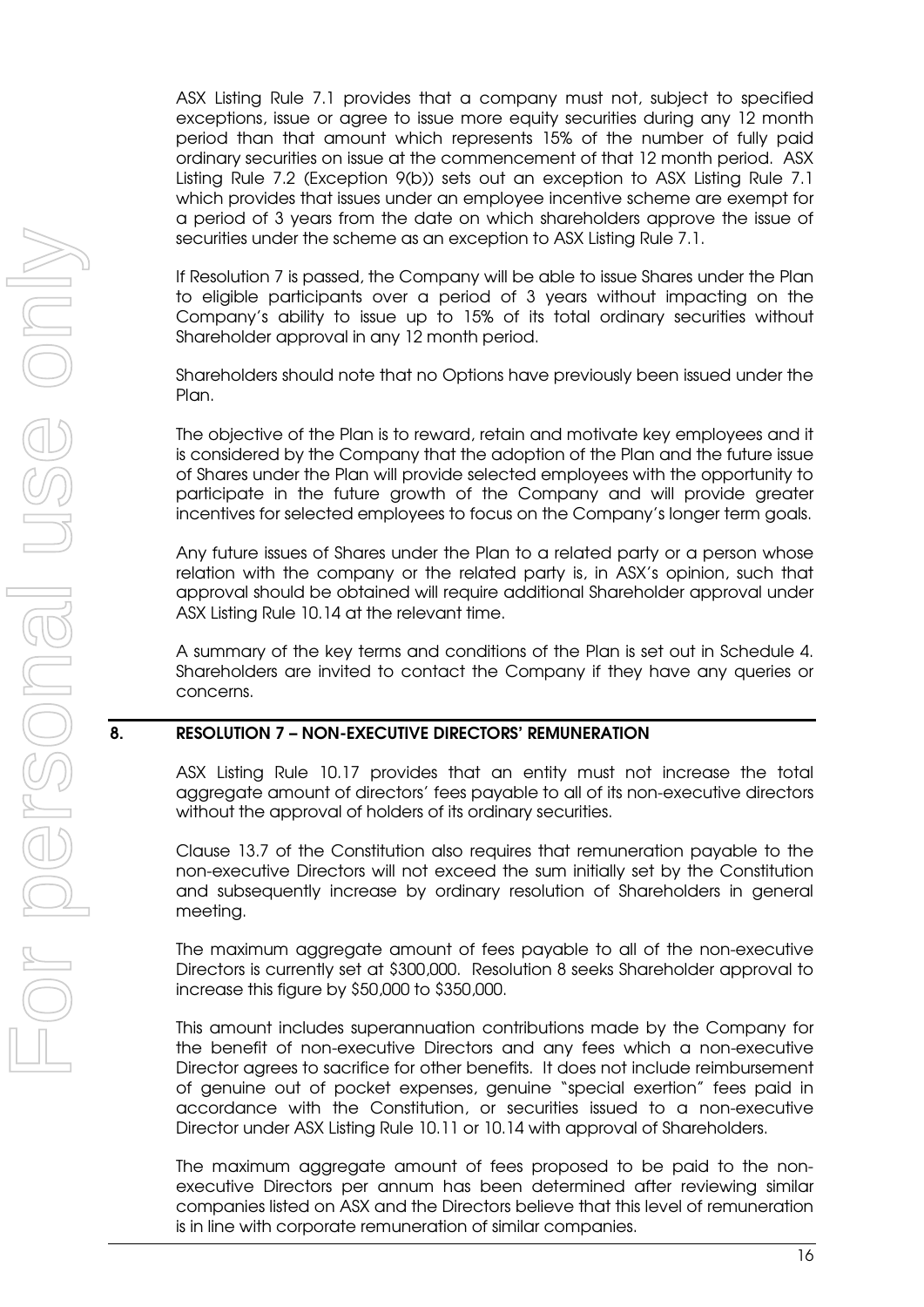Whilst it is not envisaged that the maximum amount sought will be utilised immediately, the proposed limit is requested to ensure that the Company:

- (a) maintains its capacity to remunerate both existing and any new nonexecutive directors joining the Board;
- (b) remunerates its non-executive Directors appropriately for the expectations placed upon them both by the Company and the regulatory environment in which it operates; and
- (c) has the ability to attract and retain non-executive directors whose skills and qualifications are appropriate for a company of the size and nature of the Company.

In the past 3 years, the Company has issued non-executive Directors an aggregate of 15,000,000 Options with prior Shareholder approval under ASX Listing Rules 10.11 and 10.14.

Given the interest of the non-executive Directors in this Resolution, the Board makes no recommendation to Shareholders regarding this Resolution.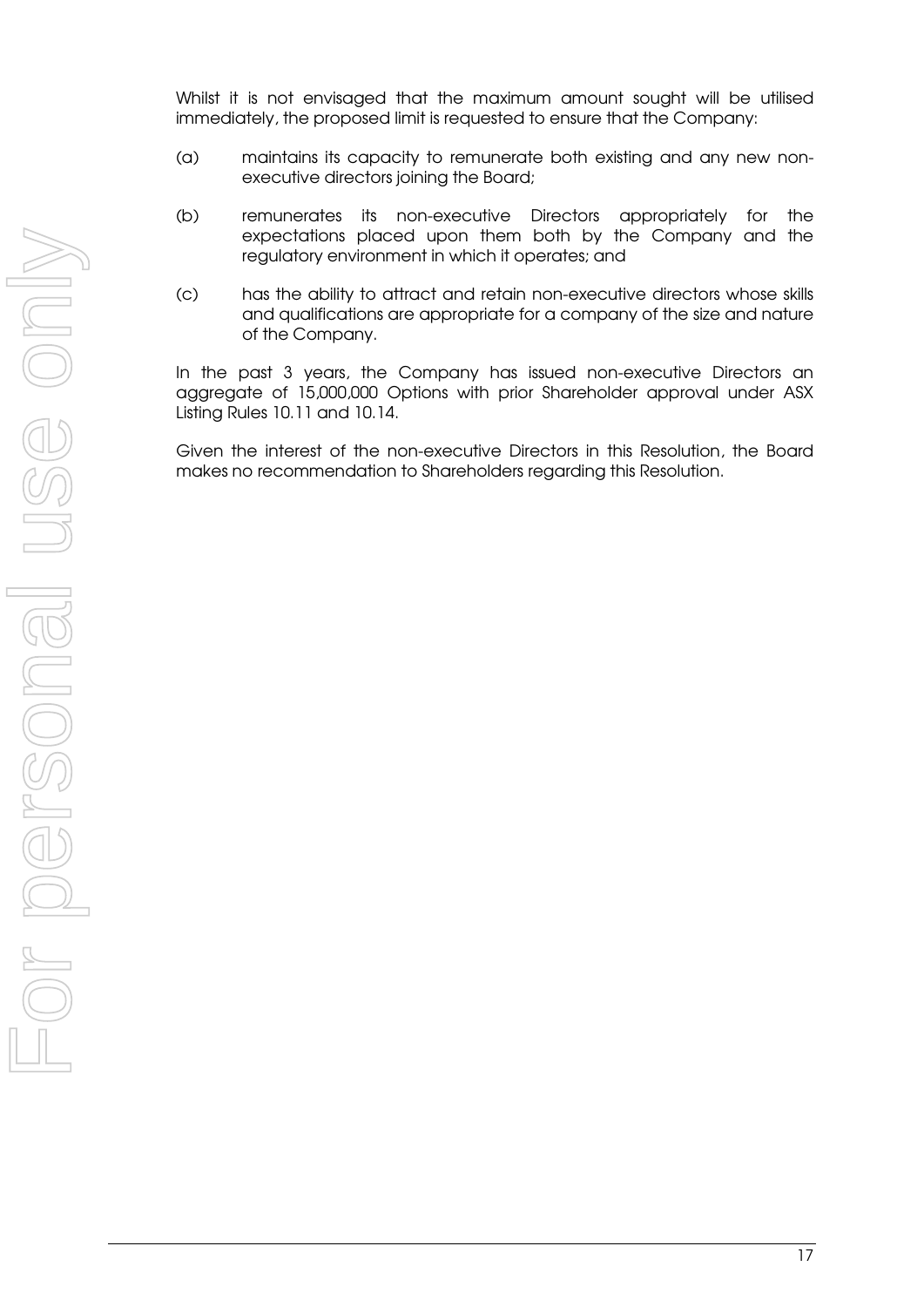## **GLOSSARY**

**\$** means Australian dollars.

**10% Placement Capacity** has the meaning given in section 7 of the Explanatory Statement.

**Annual General Meeting** or **Meeting** means the meeting convened by the Notice.

**ASIC** means the Australian Securities & Investments Commission.

**ASX** means ASX Limited (ACN 008 624 691) or the financial market operated by ASX Limited, as the context requires.

**ASX Listing Rules** means the Listing Rules of ASX.

**Board** means the current board of directors of the Company.

**Business Day** means Monday to Friday inclusive, except New Year's Day, Good Friday, Easter Monday, Christmas Day, Boxing Day, and any other day that ASX declares is not a business day.

**Chair** means the chair of the Meeting.

**Company** means MedAdvisor Limited (ACN 145 327 617).

**Constitution** means the Company's constitution.

**Corporations Act** means the Corporations Act 2001 (Cth).

**Directors** means the current directors of the Company.

**EDST** means Eastern Daylight Savings Time as observed in Melbourne, Victoria.

**Eligible Entity** means an entity that, at the date of the relevant general meeting:

- (a) is not included in the S&P/ASX 300 Index; and
- (b) has a maximum market capitalisation (excluding restricted securities and securities quoted on a deferred settlement basis) of \$300,000,000.

**Equity Securities** includes a Share, a right to a Share or Option, an Option, a convertible security and any security that ASX decides to classify as an Equity Security.

**Explanatory Statement** means the explanatory statement accompanying the Notice.

General Meeting or Meeting means the meeting convened by the Notice.

**Notice** or **Notice of Meeting** means this notice of meeting including the Explanatory Statement and the Proxy Form.

**Option** means an option to acquire a Share with the terms and conditions set out in Schedule 1.

**Optionholder** means a holder of an Option.

**Ordinary Securities** has the meaning set out in the ASX Listing Rules.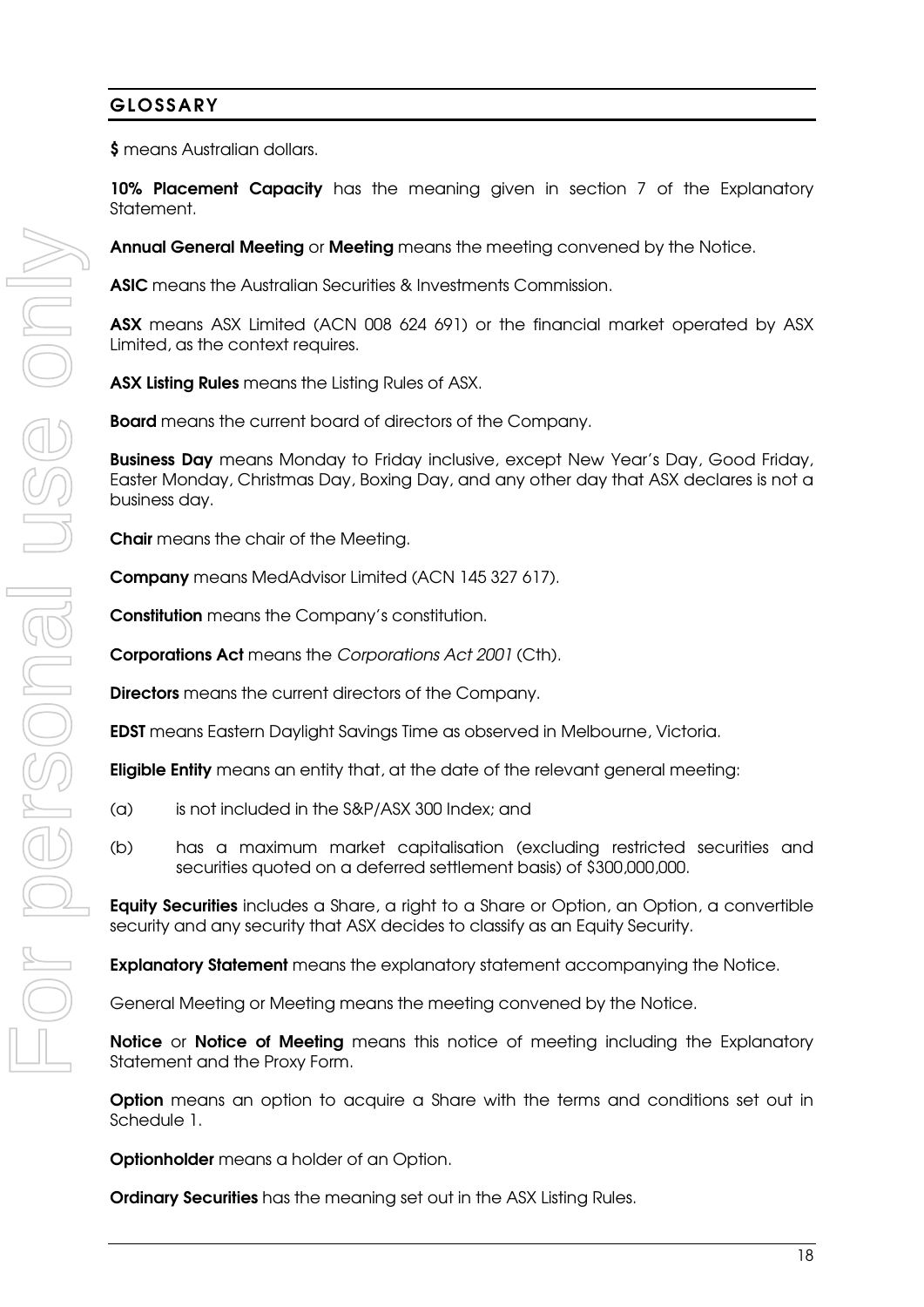**Proxy Form** means the proxy form accompanying the Notice.

**Resolutions** means the resolutions set out in the Notice, or any one of them, as the context requires.

**Scheme** means the employee share plan the subject of Resolution 7 and as summarised in Schedule 2.

**Share** means a fully paid ordinary share in the capital of the Company.

**Shareholder** means a registered holder of a Share.

**Variable A** means "A" as set out in the calculation in section insert of the Explanatory Statement.

**WST** means Western Standard Time as observed in Perth, Western Australia.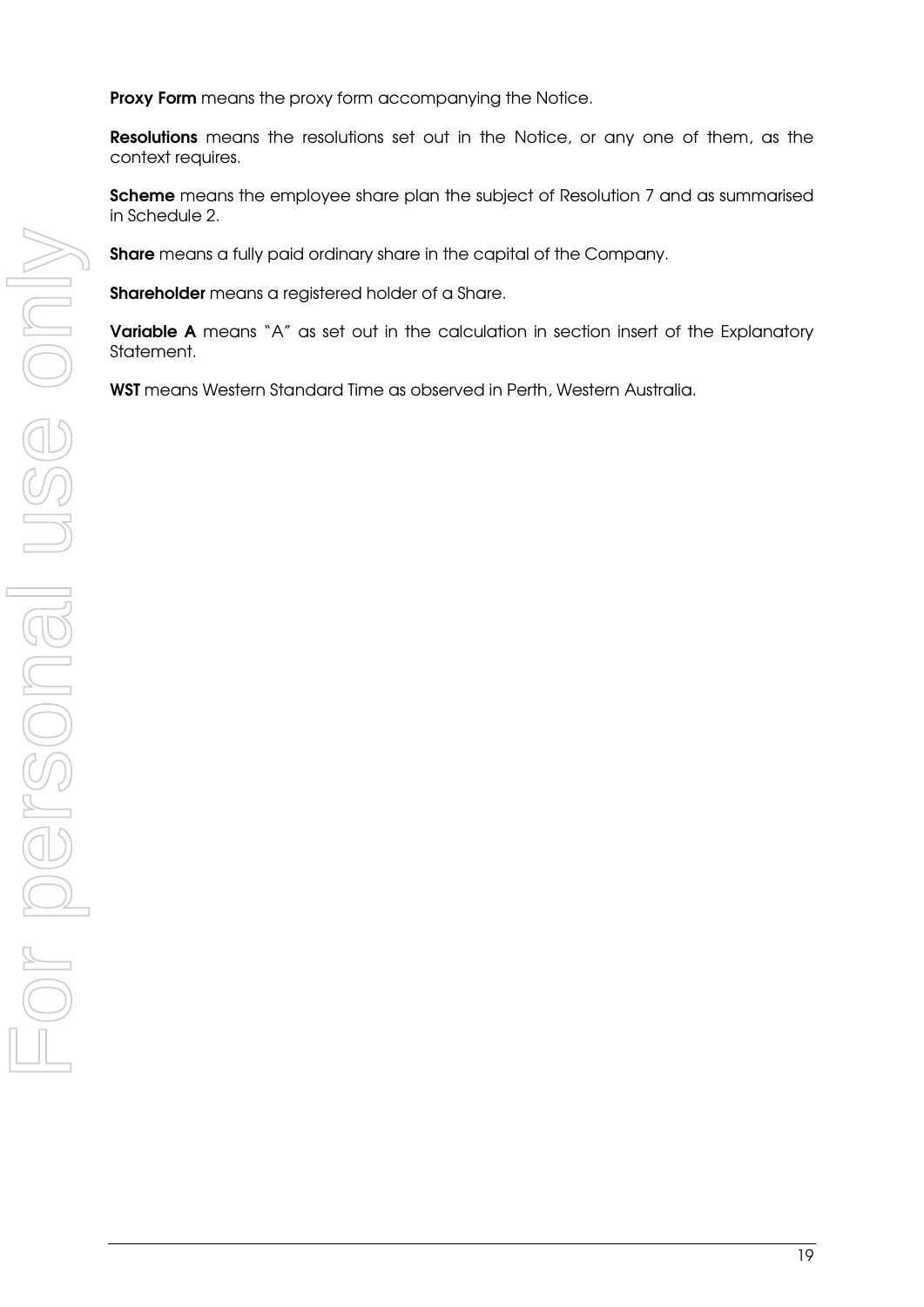## **SCHEDULE 1 – TERMS AND CONDITIONS OF OPTIONS**

#### (a) **Entitlement**

Each Option entitles the holder to subscribe for one Share upon exercise of the Option.

### (b) **Exercise Price**

Subject to paragraph (j), the amount payable upon exercise of each Option will be \$0.03 (**Exercise Price**).

## (c) **Expiry Date**

Each Option will expire at 5:00 pm (WST) on the date that is 3 years from the date they are issued (**Expiry Date**). An Option not exercised before the Expiry Date will automatically lapse on the Expiry Date.

### (d) **Exercise Period**

The Options are exercisable at any time on or prior to the Expiry Date (**Exercise Period**).

### (e) **Notice of Exercise**

The Options may be exercised during the Exercise Period by notice in writing to the Company in the manner specified on the Option certificate (**Notice of Exercise**) and payment of the Exercise Price for each Option being exercised in Australian currency by electronic funds transfer or other means of payment acceptable to the Company.

#### (f) **Exercise Date**

A Notice of Exercise is only effective on and from the later of the date of receipt of the Notice of Exercise and the date of receipt of the payment of the Exercise Price for each Option being exercised in cleared funds (**Exercise Date**).

#### (g) **Timing of issue of Shares on exercise**

Within 15 Business Days after the Exercise Date, the Company will:

- (i) allot and issue the number of Shares required under these terms and conditions in respect of the number of Options specified in the Notice of Exercise and for which cleared funds have been received by the Company;
- (ii) if required, give ASX a notice that complies with section 708A(5)(e) of the Corporations Act, or, if the Company is unable to issue such a notice, lodge with ASIC a prospectus prepared in accordance with the Corporations Act and do all such things necessary to satisfy section 708A(11) of the Corporations Act to ensure that an offer for sale of the Shares does not require disclosure to investors; and
- (iii) if admitted to the official list of ASX at the time, apply for official quotation on ASX of Shares issued pursuant to the exercise of the Options.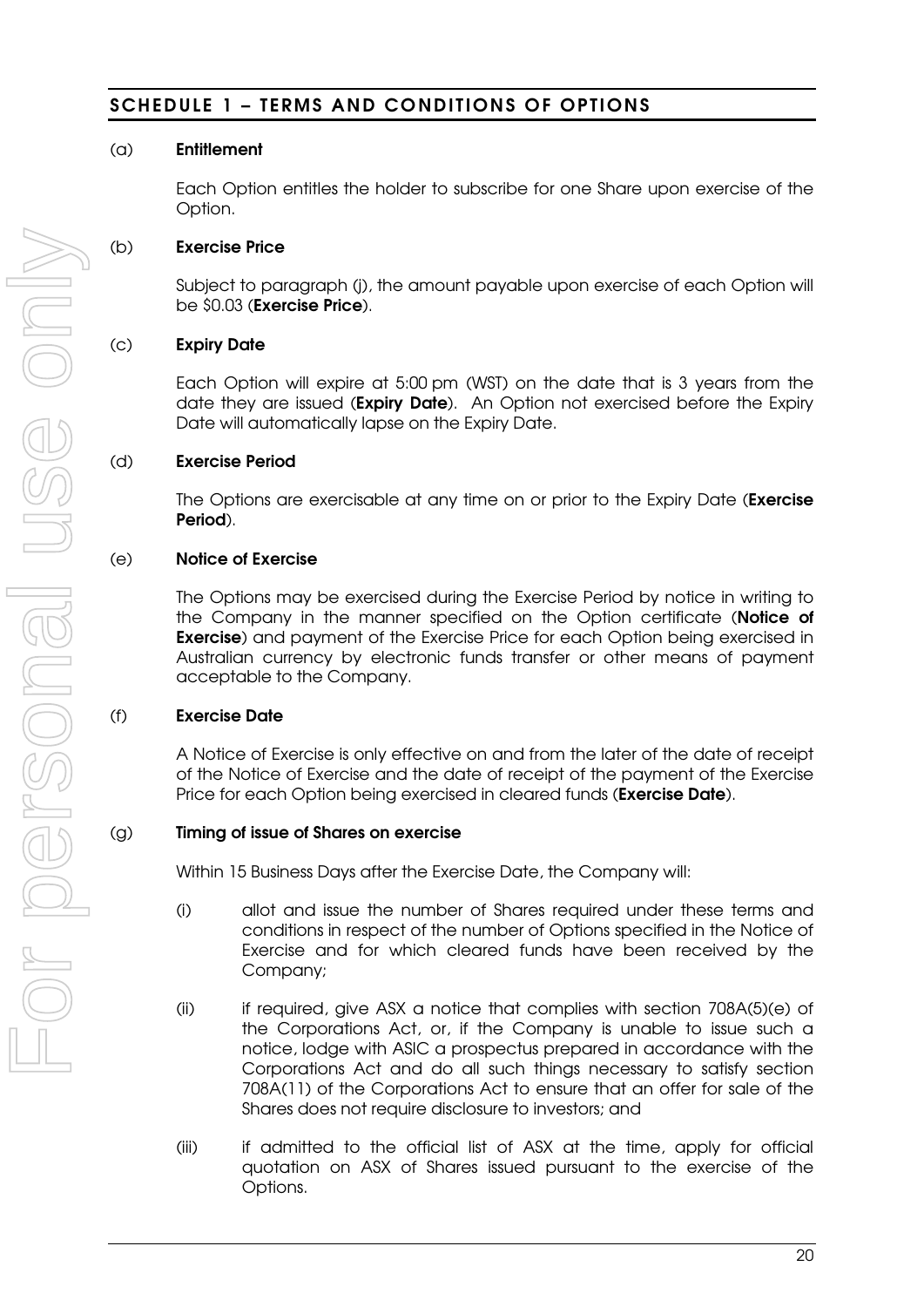$(iv)$  If a notice delivered under  $(q)$ (ii) for any reason is not effective to ensure that an offer for sale of the Shares does not require disclosure to investors, the Company must, no later than 20 Business Days after becoming aware of such notice being ineffective, lodge with ASIC a prospectus prepared in accordance with the Corporations Act and do all such things necessary to satisfy section 708A(11) of the Corporations Act to ensure that an offer for sale of the Shares does not require disclosure to investors.

#### (h) **Shares issued on exercise**

Shares issued on exercise of the Options rank equally with the then issued shares of the Company.

#### (i) **Quotation of Shares issued on exercise**

If admitted to the official list of ASX at the time, application will be made by the Company to ASX for quotation of the Shares issued upon the exercise of the Options.

#### (j) **Reconstruction of capital**

If at any time the issued capital of the Company is reconstructed, all rights of an Optionholder are to be changed in a manner consistent with the Corporations Act and the ASX Listing Rules at the time of the reconstruction.

#### (k) **Participation in new issues**

There are no participation rights or entitlements inherent in the Options and holders will not be entitled to participate in new issues of capital offered to Shareholders during the currency of the Options without exercising the Options.

#### (l) **Change in exercise price**

An Option does not confer the right to a change in Exercise Price or a change in the number of underlying securities over which the Option can be exercised.

#### (m) **Unquoted**

The Company will not apply for quotation of the Options on ASX.

#### (n) **Transferability**

The Options are transferable subject to any restriction or escrow arrangements imposed by ASX or under applicable Australian securities laws.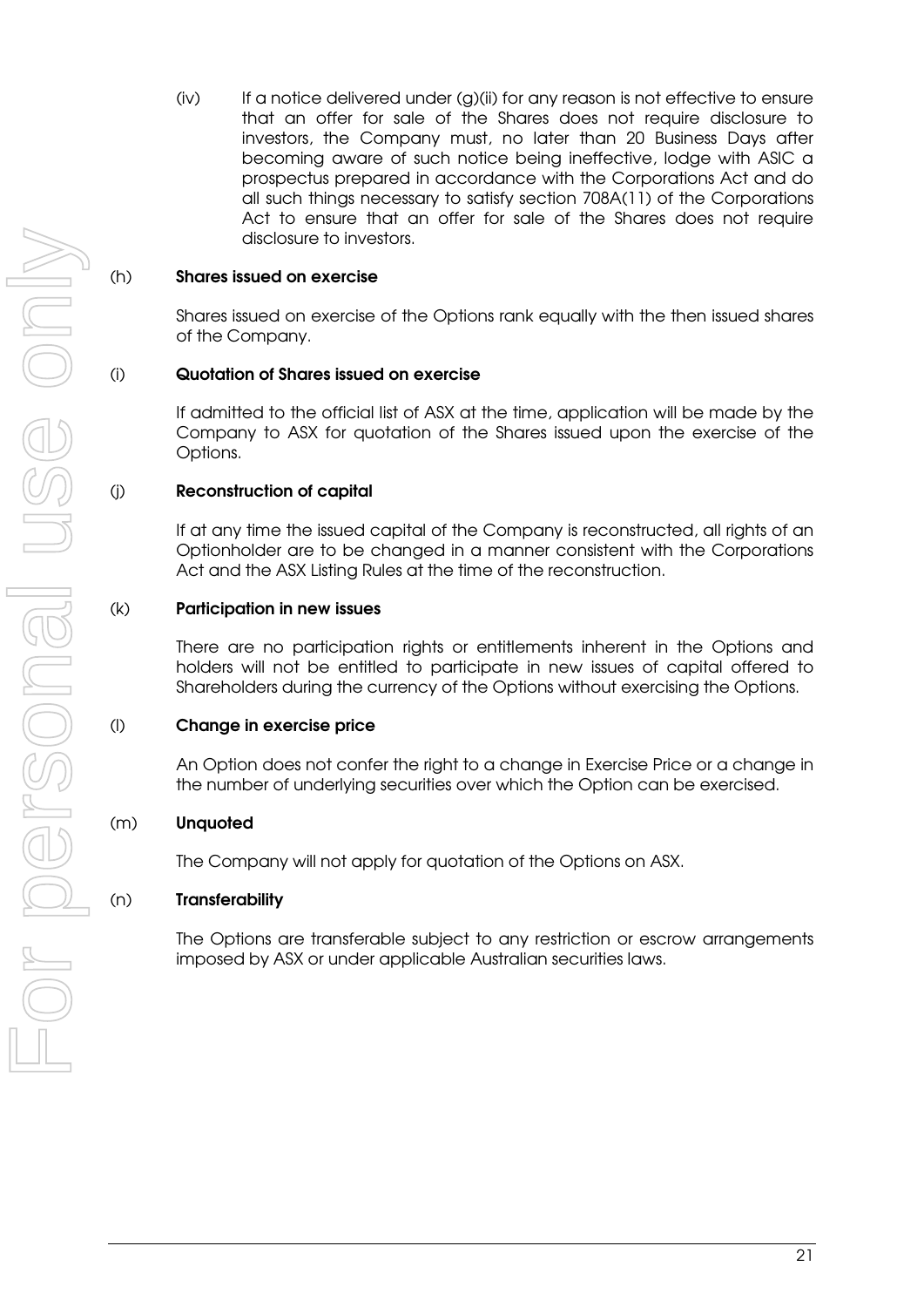**SCHEDULE 2 – AUDITOR NOMINATION LETTER** 

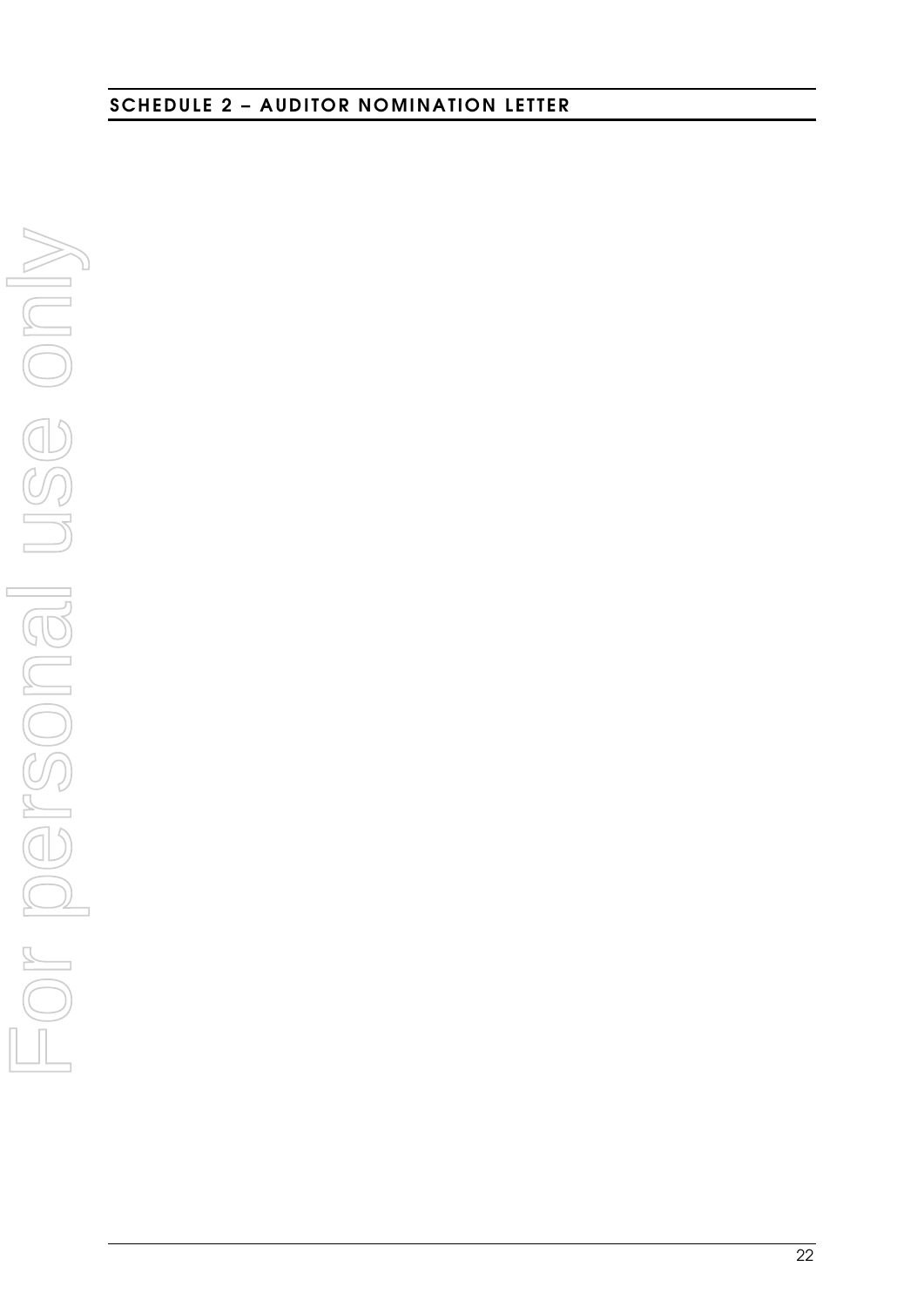Exalt Resources Limited London House, Level 11 216 St George's Terrace PERTH WA 6000

I, Stephen Brockhurst, being a director of Mining Corporate Pty Ltd, a member of Exalt Resources Limited (to be renamed MedAdvisor Limited) (**Company**), nominate RSM Australia Partners in accordance with section 328B(1) of the Corporations Act 2001 (Cth) **(Act)** to fill the office of auditor of the Company.

Please distribute copies of this notice of nomination as required by section 328B(3) of the Act.

Signed and dated 17 November 2015:

Stephen Brockhurst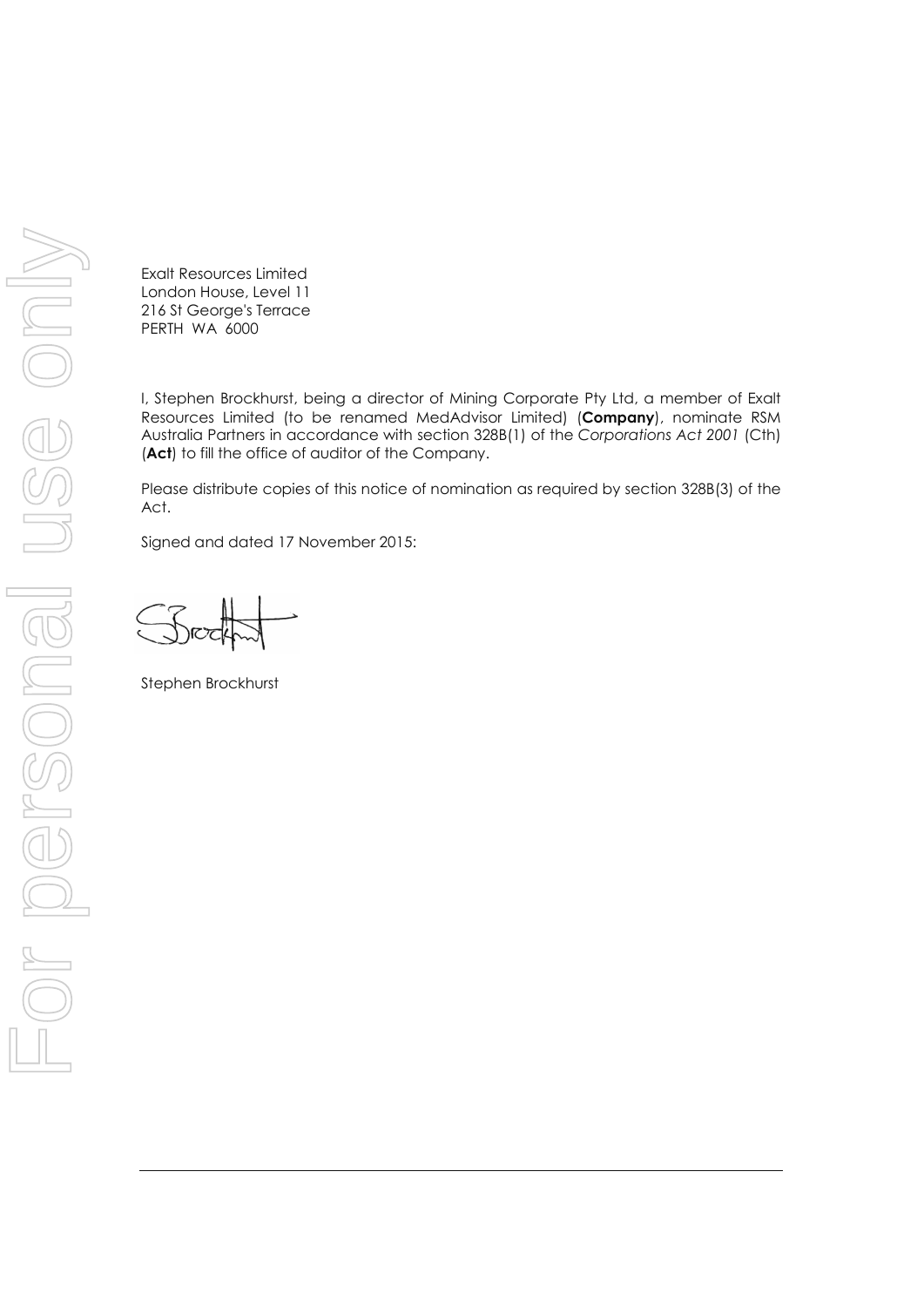## **SCHEDULE 3 – ISSUE OF EQUITY SECURITIES SINCE 18 DECEMBER 2014**

| <b>Issue Date</b>      | Quantity    | <b>Class</b>                     | <b>Recipients</b>                                                                 | Issue price and<br>discount to<br><b>Market Price (if</b><br>applicable) <sup>1</sup> | Form of<br>consideration                                                    |
|------------------------|-------------|----------------------------------|-----------------------------------------------------------------------------------|---------------------------------------------------------------------------------------|-----------------------------------------------------------------------------|
| 12<br>November<br>2015 | 385,064,105 | Shares <sup>2</sup>              | <b>MedAdvisor</b><br>(Consideration                                               | N/A                                                                                   | Non-Cash<br>Consideration                                                   |
|                        |             |                                  | Securities)                                                                       |                                                                                       | Current value <sup><math>5</math></sup> =<br>\$0.03                         |
|                        | 195,000,000 | Performance<br><b>Shares</b>     | <b>MedAdvisor</b><br>(Consideration<br>Performance<br>Shares)                     | N/A                                                                                   | Non-Cash<br>Consideration                                                   |
|                        |             |                                  |                                                                                   |                                                                                       | Current value <sup>5</sup> =<br>\$0.03                                      |
|                        | 166,666,667 | Shares                           | Public Offer                                                                      | \$0.03                                                                                | Cash                                                                        |
|                        |             |                                  |                                                                                   |                                                                                       | Amount raised =<br>\$5,000,000                                              |
|                        |             |                                  |                                                                                   |                                                                                       | Amount spent =<br>Nil                                                       |
|                        |             |                                  |                                                                                   |                                                                                       | Use of funds:<br>Refer Prospectus<br>dated 8<br>September 2015 <sup>6</sup> |
|                        | 39,249,996  | Shares                           | MedAdvisor                                                                        | \$0.024 (20%)                                                                         | Cash                                                                        |
|                        |             |                                  | Noteholders                                                                       | discount)                                                                             | Amount raised =<br>\$942,000                                                |
|                        |             |                                  |                                                                                   |                                                                                       | Amount<br>$remaining = Nil$                                                 |
|                        |             |                                  |                                                                                   |                                                                                       | Proposed use of<br>remaining funds <sup>6</sup><br>N/A                      |
|                        | 55,000,000  | Performance<br>Shares            | <b>MMG</b><br>(Performance<br>Shares)                                             | N/A                                                                                   | Non-Cash<br>Consideration                                                   |
|                        |             |                                  |                                                                                   |                                                                                       | Current value <sup>5</sup> =<br>\$0.03                                      |
|                        | 1,000,000   | Shares                           | Mr Stephen<br><b>Brockhurst</b>                                                   | Nil cash<br>consideration                                                             | Non-Cash<br>Consideration                                                   |
|                        |             |                                  |                                                                                   |                                                                                       | Current value <sup>5</sup> =<br>\$0.03                                      |
|                        | 9,523,810   | Shares                           | Lenders of<br>Converting<br>Loan<br>Agreements<br>(including Mr<br>Shane Hartwig) | \$0.021 (30%<br>discount)                                                             | Cash                                                                        |
|                        |             |                                  |                                                                                   |                                                                                       | Amount raised =<br>\$200,000                                                |
|                        |             |                                  |                                                                                   |                                                                                       | Amount<br>$remaining = Nil$                                                 |
|                        |             |                                  |                                                                                   |                                                                                       | Proposed use of<br>remaining funds <sup>6</sup><br>N/A                      |
|                        | 10,000,000  | Unquoted<br>Options <sup>3</sup> | Mr Peter<br>Bennetto                                                              | Nil cash<br>consideration                                                             | Non-Cash<br>Consideration<br>Current value <sup>5</sup> =<br>\$118,000      |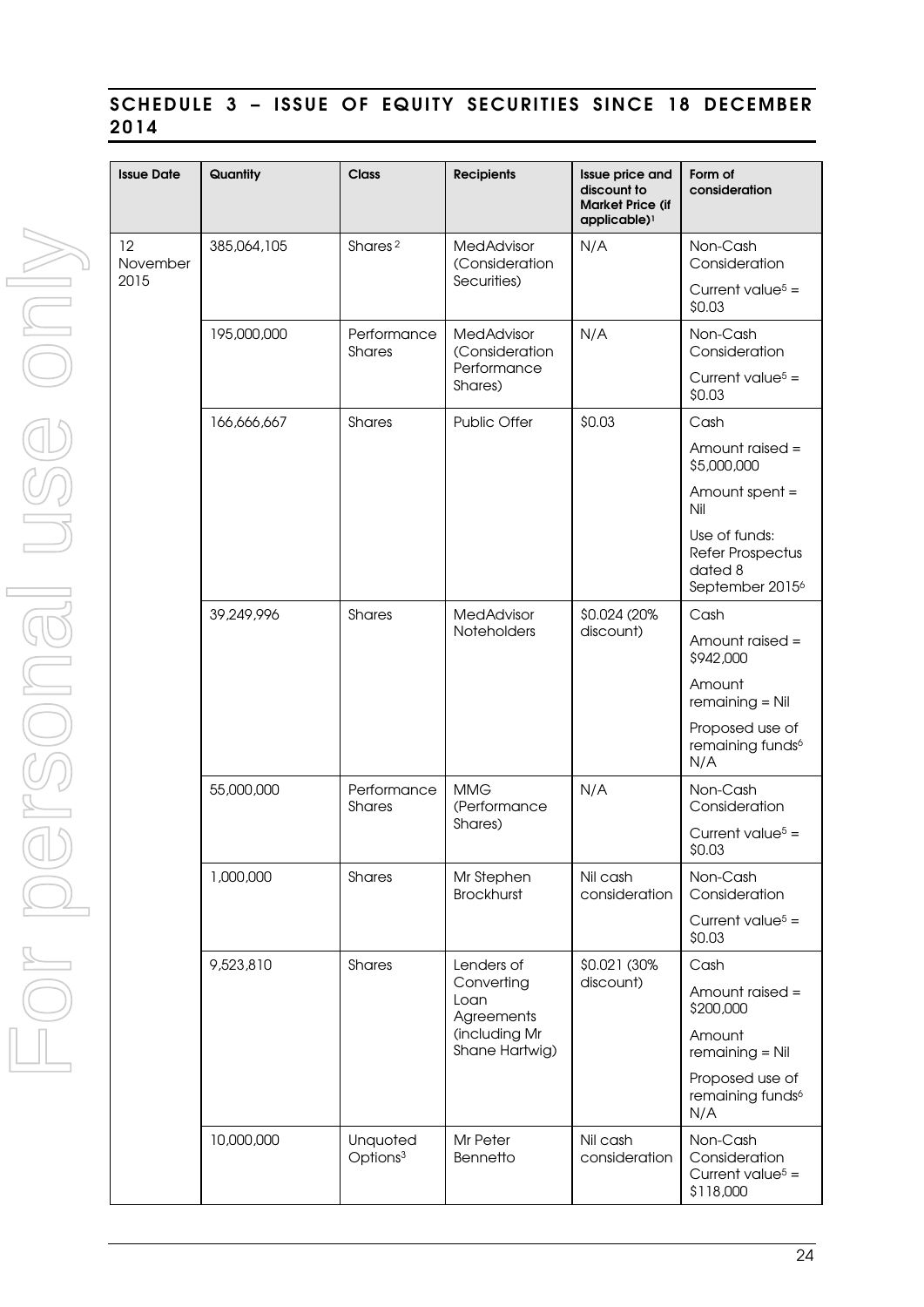| 42,500,000 | Mr Robert Read<br>Unquoted<br>Performance<br>Rights <sup>4</sup> | Nil cash | Non-Cash<br>consideration   Consideration<br>Current value <sup>5</sup> =<br>\$127,500 |
|------------|------------------------------------------------------------------|----------|----------------------------------------------------------------------------------------|
|------------|------------------------------------------------------------------|----------|----------------------------------------------------------------------------------------|

#### **Notes:**

- 1. Market Price means the closing price on ASX (excluding special crossings, overnight sales and exchange traded option exercises). For the purposes of this table the discount is calculated on the price at which Shares were issued under the Company's Prospectus dated 8 September 2015
- 2. Fully paid ordinary shares in the capital of the Company, ASX Code: MDR (formerly ERD) (terms are set out in the Constitution).
- 3. Unquoted Options, exercisable at \$0.03 each, on or before 3 years after the date they were issued. The full terms and conditions were disclosed in the notice of meeting for the shareholder meeting held on 25 September 2015 and the Prospectus dated 8 September 2015.
- 4. The full terms and conditions of the Performance Rights were disclosed in the notice of meeting for the shareholder meeting held on 25 September 2015 and the Prospectus dated 8 September 2015.
- 5. In respect of quoted Equity Securities the value is based on the issue price of the Shares under the Company's prospectus dated 8 September 2015 (\$0.03) or Options (\$0.02) as the context requires on the ASX on the trading day prior to the date of this Notice. In respect of unquoted Equity Securities the value of Options and Performance Rights is measured using the Black & Scholes option pricing model. Measurement inputs include the Share price on the measurement date, the exercise price, the term of the Option/Performance Right, the impact of dilution, the expected volatility of the underlying Share (based on weighted average historic volatility adjusted for changes expected due to publicly available information), the expected dividend yield and the risk free interest rate for the term of the Option. No account is taken of any performance conditions included in the terms of the Option/Performance Right other than market based performance conditions (i.e. conditions linked to the price of Shares).
- 6. This is a statement of current intentions as at the date of this Notice. As with any budget, intervening events and new circumstances have the potential to affect the manner in which the funds are ultimately applied. The Board reserves the right to alter the way the funds are applied on this basis.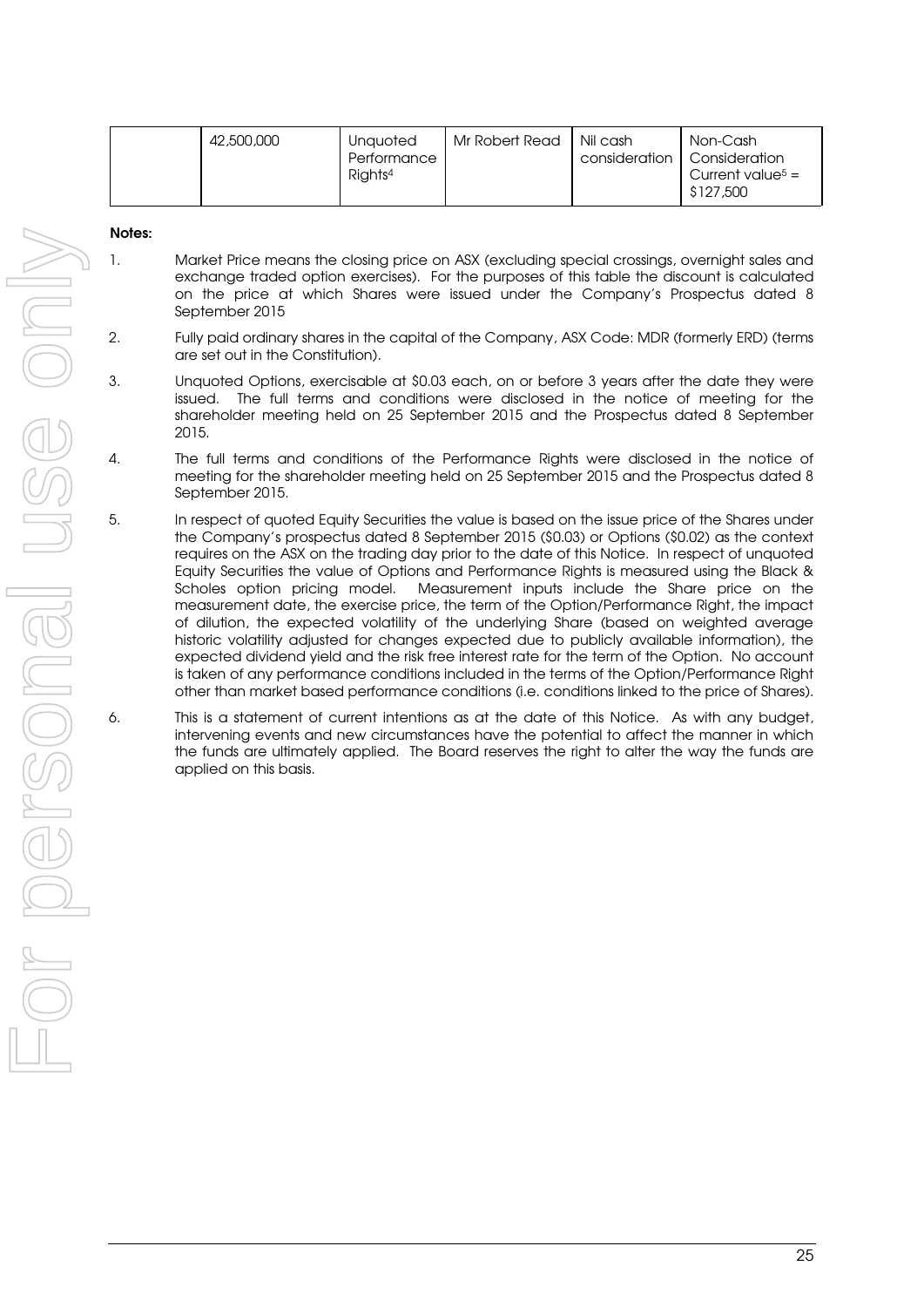## **SCHEDULE 4 – SUMMARY OF EMPLOYEE INCENTIVE SCHEME**

The key terms of the MedAdvisor Incentive Option Plan are as follows:

- (a) **Eligibility**: The Board may grant Plan Options to Directors, full-time, part-time and casual employees of the Company or any of its subsidiaries, individuals engaged as contractors of a Group Company and prospective participants (**Participants**).
- (b) **Consideration**: Each Plan Option issued under the Plan will be issued for nil cash consideration.
- (c) **Conversion:** Each Plan Option is exercisable into one Share in the Company ranking equally in all respect with the existing issued Shares in the Company.
- (d) **Exercise Price and Expiry Date**: The exercise price and expiry date for Plan Options granted under the Plan will be determined by the Board prior to the grant of the Plan Options.
- (e) **Exercise Restrictions**: The Plan Options granted under the Plan may be subject to conditions on exercise as may be fixed by the Directors prior to grant of the Plan Options (**Exercise Conditions**). Any restrictions imposed by the Directors must be set out in the offer for the Plan Options.
- (f) **Renounceability:** Eligible Participants may renounce their offer in favour of a nominee (the Eligible Participants and their nominees are each **Participants**).
- (g) **Lapsing of Plan Options**: Subject to the terms of the offer made to a Participant, an unexercised Plan Option will lapse:
	- (i) on the Eligible Participant ceasing employment with the Company and:
		- (A) any Exercise Conditions have not been met by the date the Relevant Person ceases to be an Eligible Participant (**Ceasing Date**); or
		- (B) where any Exercise Conditions have been met by the Ceasing Date or the Plan Option is not subject to any Exercise Conditions, the Participant does not exercise the Plan Option within a period of six (6) months after the Ceasing Date (or a further date as determined by the Board after the Ceasing Date);
	- (ii) an authorised dealing in, or hedging of the Option;
	- (iii) if any Exercise Condition is unable to be met;
	- (iv) the Company undergoes a change in control; or
	- (v) the expiry date has passed.
- (h) **Share Restriction Period**: Shares issued on the exercise of Plan Options may be subject to a restriction that they may not be transferred or otherwise dealt with until a restriction period has expired, as specified in the offer for the Plan Options.
- (i) **Disposal of Options:** Plan Options will not be transferable and will not be quoted on the ASX, unless the offer provides otherwise or the Board in its absolute discretion approves.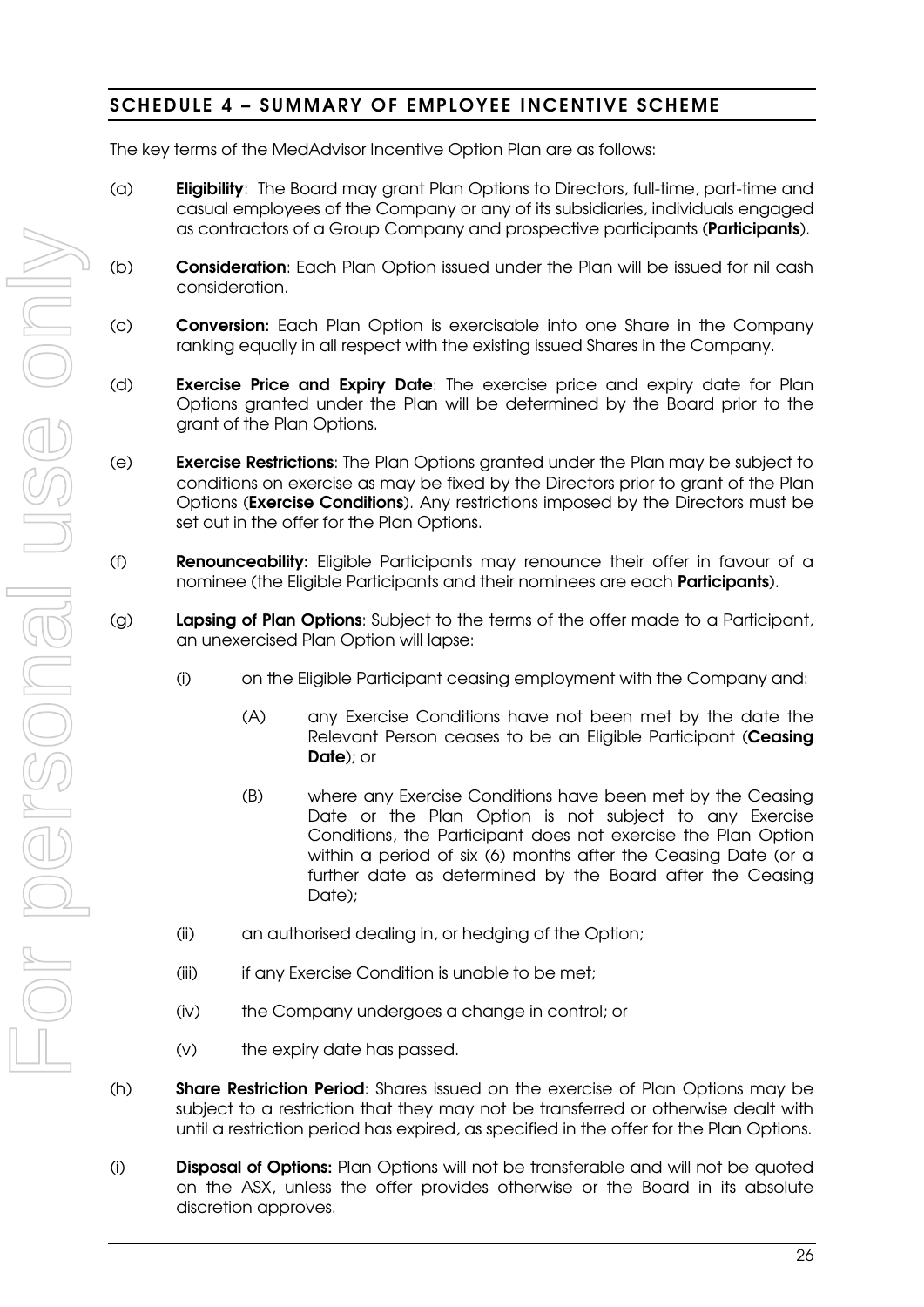- (j) **Trigger Events**: The Company may permit Plan Options to be exercised in certain circumstances where there is a change in control of the Company (including by takeover) or entry into a scheme of arrangement.
- (k) **Participation:** There are no participating rights or entitlements inherent in the Plan Options and holders will not be entitled to participate in new issues of capital offered to Shareholders during the currency of the Plan Options.
- (l) **Change in exercise price**: A Plan Option will not confer a right to a change in exercise price or a change in the number of underlying Shares over which the Plan Option can be exercised.
- (m) **Reorganisation**: If at any time the capital of the Company is reorganised (including consolidation, subdivision, reduction or return), all rights of a Participant are to be changed in a manner consistent with the Corporations Act and the ASX Listing Rules at the time of the reorganisation.
- (n) **Limitations on Offers**: The Company must take reasonable steps to ensure that the number of Shares to be received on exercise of Plan Options offered under an offer when aggregated with:
	- (i) the number of Shares that would be issued if each outstanding offer for Shares, units of Shares or options to acquire Shares under the Plan or any other employee share scheme of the Company were to be exercised or accepted; and
	- (ii) the number of Shares issued during the previous 5 years from the exercise of Plan Options issued under the Plan (or any other employee share plan of the Company extended only to Eligible Participants),

does not exceed 5% of the total number of Shares on issue at the time of an offer (but disregarding any offer of Shares or option to acquire Shares that can ASIC Class Order 03/184).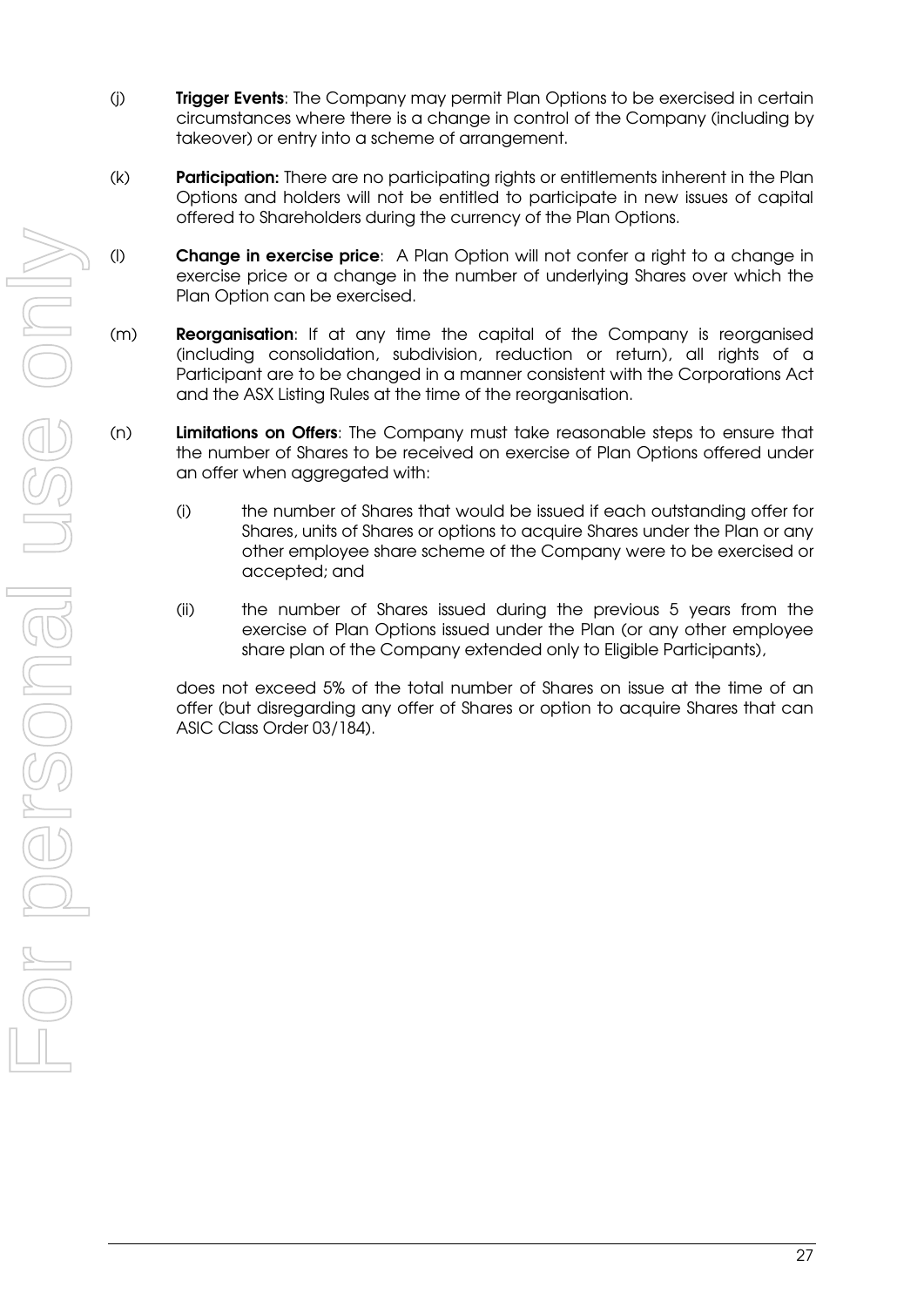#### **PROXY FORM**

#### **MEDADVISOR LIMITED ACN 145 327 617**

#### **ANNUAL GENERAL MEETING**

| I/We  |                                                                                 |
|-------|---------------------------------------------------------------------------------|
| of:   |                                                                                 |
|       | being a Shareholder entitled to attend and vote at the Meeting, hereby appoint: |
| Name: |                                                                                 |
| OR:   | the Chair of the Meeting as my/our proxy.                                       |

or failing the person so named or, if no person is named, the Chair, or the Chair's nominee, to vote in accordance with the following directions, or, if no directions have been given, and subject to the relevant laws as the proxy sees fit, at the Meeting to be held at 9.30 am (EDST), on Friday, 18 December 2015 at HWL Ebsworth, Level 26, 530 Collins Street, Melbourne, and at any adjournment thereof.

#### **AUTHORITY FOR CHAIR TO VOTE UNDIRECTED PROXIES ON REMUNERATION RELATED RESOLUTIONS**

**Where I/we have appointed the Chair as my/our proxy (or where the Chair becomes my/our proxy by default), I/we expressly authorise the Chair to exercise my/our proxy on Resolutions 1,5, 6 and 7 (except where I/we have indicated a different voting intention below) even though Resolutions 1,5, 6 and 7 are connected directly or indirectly with the remuneration of a member of the Key Management Personnel, which includes the Chair.** 

#### **CHAIR'S VOTING INTENTION IN RELATION TO UNDIRECTED PROXIES**

**The Chair intends to vote undirected proxies in favour of all Resolutions where the Chair intends to vote against. In exceptional circumstances the Chair may change his/her voting intention on any Resolution. In the event this occurs an ASX announcement will be made immediately disclosing the reasons for the change.** 

|              | Voting on business of the Meeting      | <b>FOR</b> | <b>AGAINST</b> | <b>ABSTAIN</b> |
|--------------|----------------------------------------|------------|----------------|----------------|
| Resolution 1 | Adoption of Remuneration Report        |            |                |                |
| Resolution 2 | Re-election of Director                |            |                |                |
| Resolution 3 | Ratification of prior issue of Options |            |                |                |
| Resolution 4 | Appointment of auditor                 |            |                |                |
| Resolution 5 | Approval of 10% placement capacity     |            |                |                |
| Resolution 6 | Adoption of employee incentive scheme  |            |                |                |
| Resolution 7 | Non-Executive Director remuneration    |            |                |                |

**Please note**: If you mark the abstain box for a particular Resolution, you are directing your proxy not to vote on that Resolution on a show of hands or on a poll and your votes will not be counted in computing the required majority on a poll.

| If two proxies are being appointed, the proportion of voting rights this proxy represents is: |                      | %                                                                                  |
|-----------------------------------------------------------------------------------------------|----------------------|------------------------------------------------------------------------------------|
| Signature of Shareholder(s):                                                                  |                      |                                                                                    |
| Individual or Shareholder 1                                                                   | <b>Shareholder 2</b> | <b>Shareholder 3</b>                                                               |
|                                                                                               |                      |                                                                                    |
| Sole Director/Company Secretary                                                               | <b>Director</b>      | Director/Company Secretary                                                         |
| Date:                                                                                         |                      |                                                                                    |
| Contact name:                                                                                 |                      | Contact ph (daytime):                                                              |
| E-mail address:                                                                               |                      | Consent for contact by e-mail<br>in relation to this Proxy Form:<br>YES II<br>NO I |